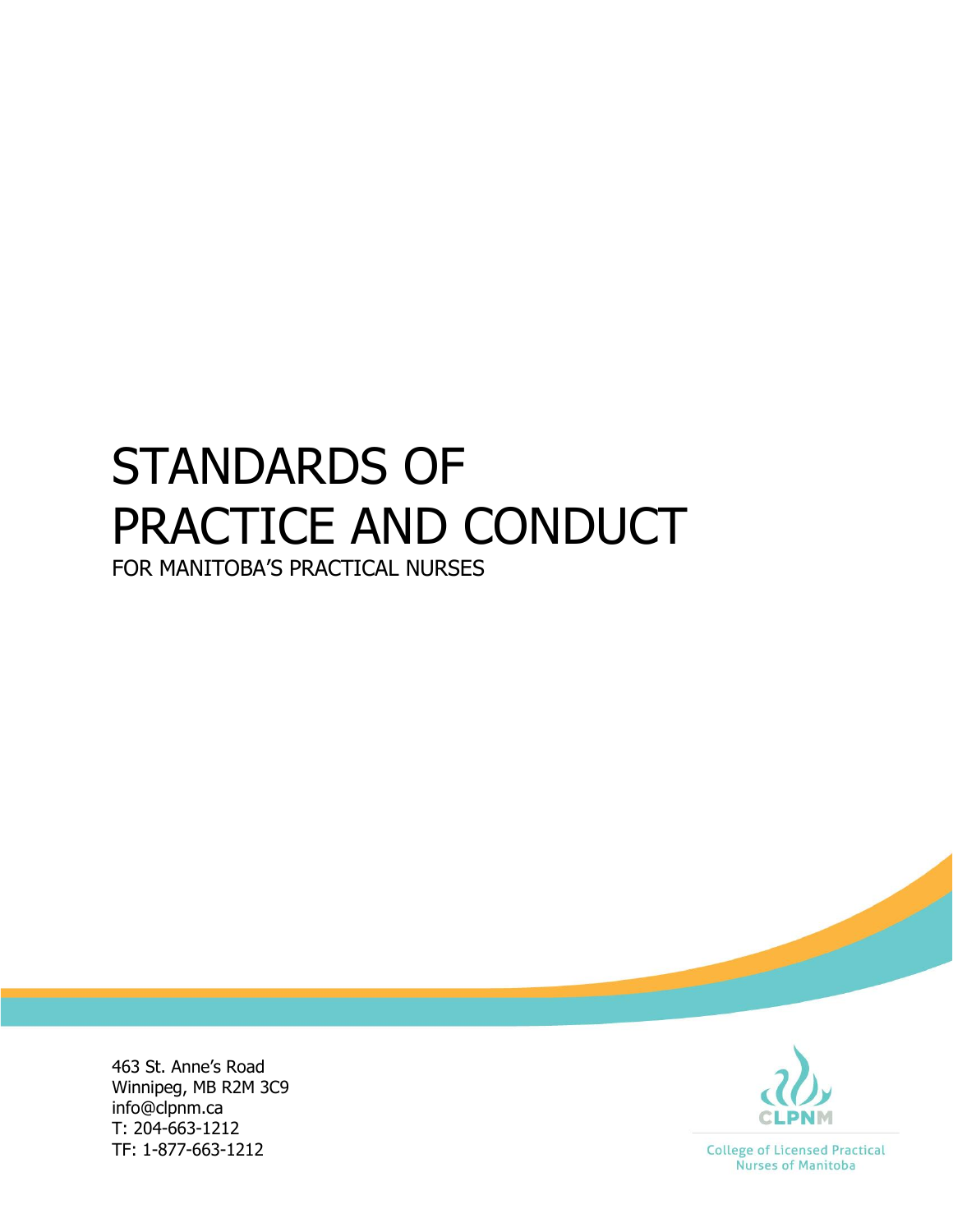## **Acknowledgments**

Portions of this document were adapted from the British Columbia College of Nurses and Midwives, Professional Standards for Registered Nurses and Nurse Practitioners<sup>1</sup>; British Columbia College of Nurses and Midwives, Professional Standards for Licensed Practical Nurses<sup>2</sup>; College of Registered Nurses of Manitoba *General Regulation* (2017)<sup>3</sup>; College of Registered Nurses of Manitoba, *Practice Expectations for RNs*<sup>4</sup>; and Nova Scotia College of Nurses, Standards of Practice for Registered Nurses. 5

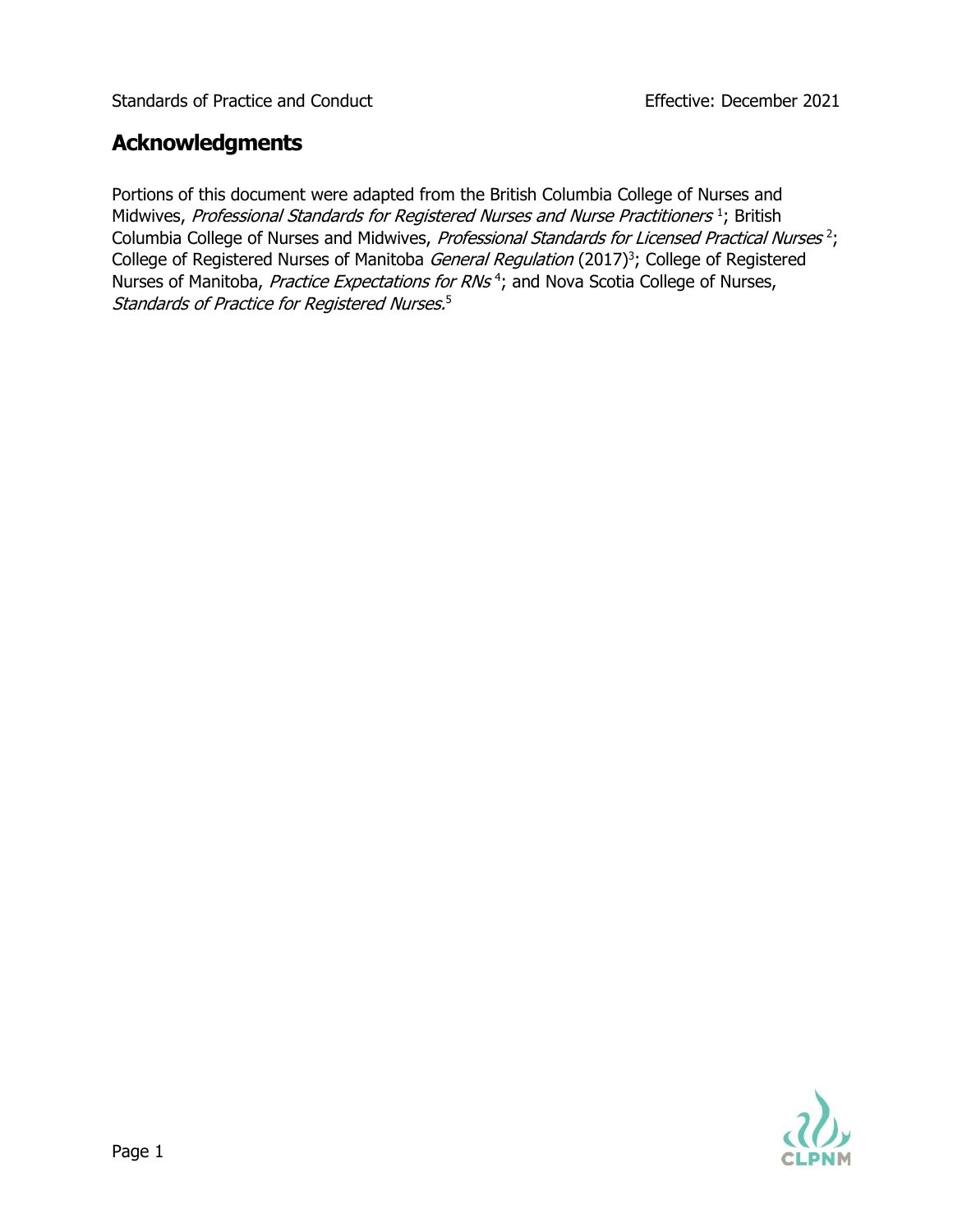# **Contents**

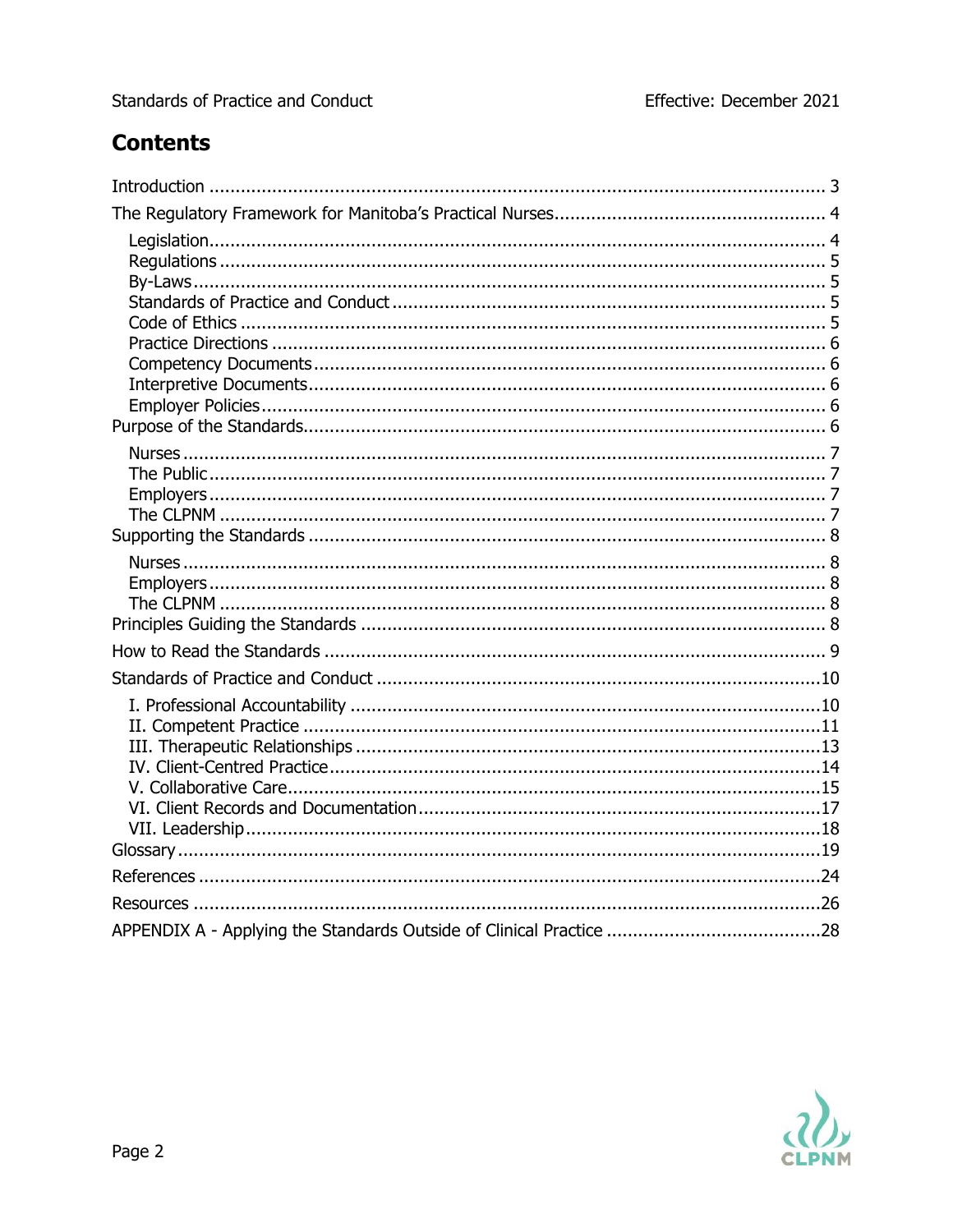## **Introduction**

The public has entrusted the College of Licensed Practical Nurses of Manitoba (CLPNM), via The Licensed Practical Nurses Act (LPN Act), to regulate the profession of practical nursing in Manitoba to serve and protect the public interest. The CLPNM carries out its duty to the public by:

- establishing standards of education and reviewing practical nursing education programs
- establishing entry-to-practice requirements
- establishing the mechanisms, conditions, and requirements for registration
- maintaining registers of those allowed to practise the profession
- promoting and monitoring continuing competence
- overseeing the practice and conduct of practical nurses, and intervening when necessary to protect the public
- developing resources, such as professional standards and codes, to guide members of the profession and to hold them accountable

This document describes the *Standards of Practice and Conduct for Licensed Practical Nurses*, Revised 2021 (the Standards). It replaces the CLPNM Standards of Practice, 2004.

These Standards are authoritative statements that define professional expectations for practical nurses in Manitoba. The primary purpose of the Standards is to direct safe, ethical, and clinically competent practical nursing practice and professional conduct.

The Standards are applicable to all practical nurses in all settings in which they practise in Manitoba, including clinical practice, research, education, and administration.

The Standards apply to all CLPNM registrants, including Licensed Practical Nurses (LPNs), Graduate Practical Nurses (GPNs), and Student Practical Nurses (SPNs). SPNs are introduced to the Standards over the course of their entry-to-practice practical nursing programs. For ease of reference, CLPNM registrants are referred to collectively as *practical nurses* or simply *nurses* throughout this document.

The Standards provide the benchmark against which practical nurses are measured and they describe what members of the public can expect from practical nurses in our province. In this way, the Standards establish the foundation for a relationship of trust between the public and the members of the profession.

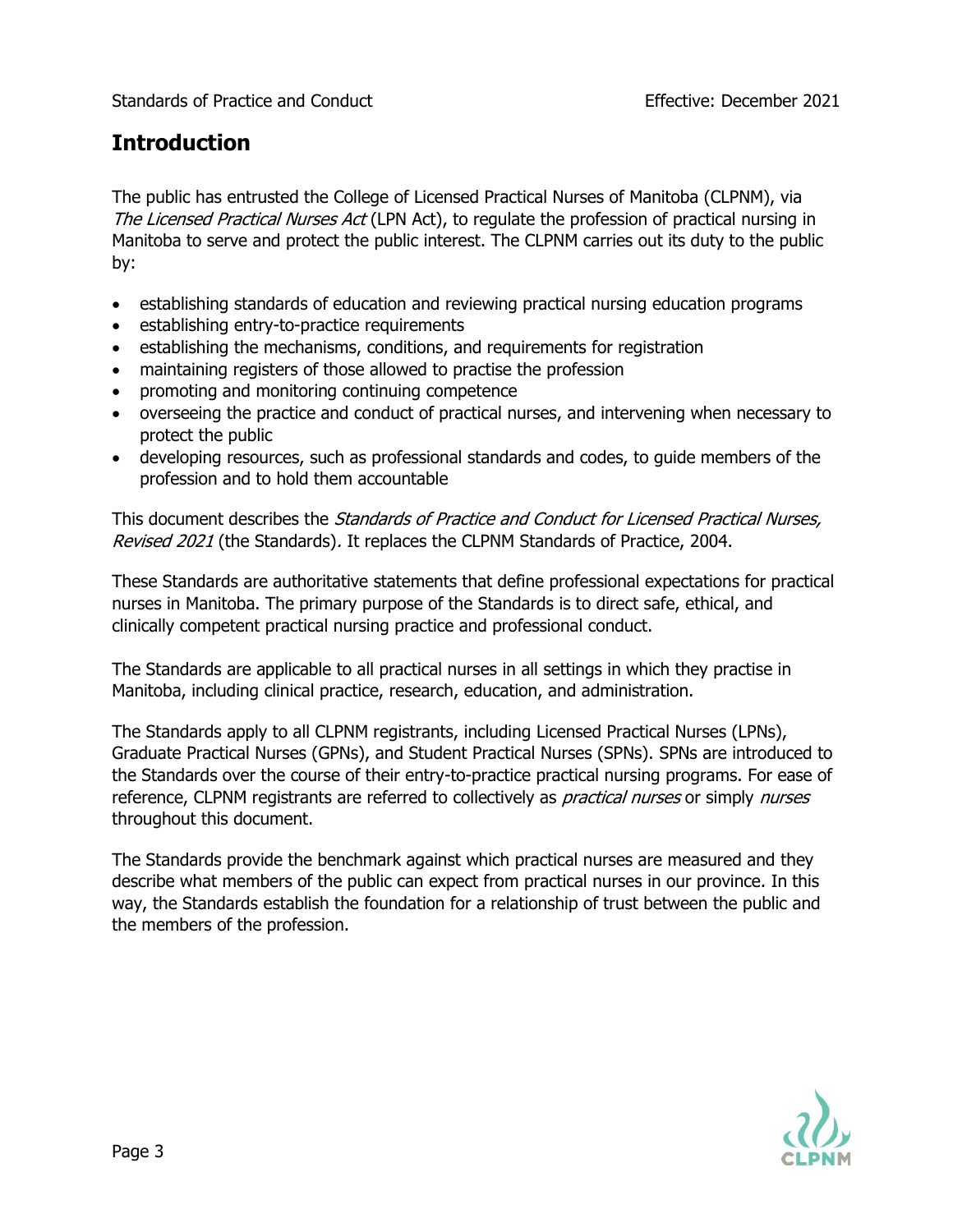## **The Regulatory Framework for Manitoba's Practical Nurses**

The Standards are one element of a larger regulatory framework that governs the profession.



This regulatory framework, represented by Figure 1, includes a range of documents that direct and guide the practice and conduct of Manitoba's practical nurses.

It describes the authority of these documents in descending order.

## **Legislation**

The LPN Act establishes:

- practical nursing as a regulated profession
- the CLPNM as the regulating body
- criteria for registration
- processes for addressing any complaints about an LPN's practice
- the profession's scope of practice

Practical nursing is defined in the LPN Act as:

The provision of nursing services for the purpose of assessing and treating health conditions, promoting health, preventing illness, and assisting individuals, families, and groups to achieve an optimal state of health.

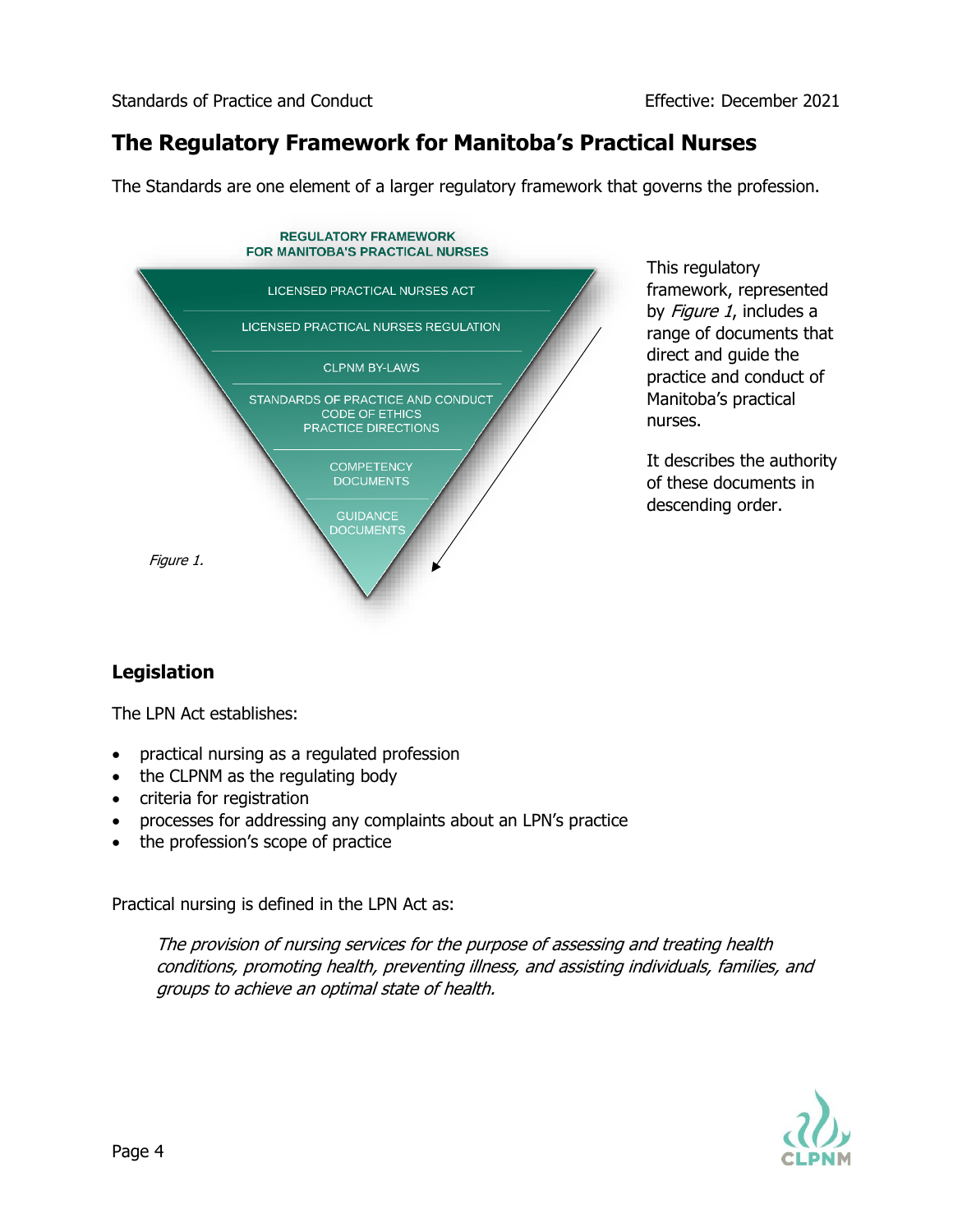The LPN Act assists the public in recognizing that a practical nurse is a member of a regulated nursing profession and may use a protected title of licensed practical nurse or practical nurse, or any variation or abbreviation of those titles.

Title protection assures the public that any individual using a practical nursing designation in Manitoba has met the regulatory college's registration requirements, may practise as a nurse, and is accountable for meeting standards in their professional practice and conduct.

#### **Regulations**

The Licensed Practical Nurses Regulation (the Regulation) is law approved by the Lieutenant Governor in Council and Cabinet. The Regulation elaborates on the requirements introduced in the LPN Act by setting out more detailed requirements for practical nursing education, registration, and renewal. The CLPNM interprets, applies, and enforces the Act and Regulation in the public interest.

#### **By-Laws**

The LPN Act provides the Board of Directors of the CLPNM with the authority to make binding rules, referred to as by-laws, that pertain to specific topics. Most of the CLPNM by-laws describe how the organization and profession are governed; however, some by-laws establish the rights and obligations of applicants and members of the profession. Some by-laws only remain effective if members of the profession ratify them at the next annual general meeting of the CLPNM.

#### **Standards of Practice and Conduct**

The Standards of Practice and Conduct are the focus of this document. The Standards set out in this document describe general responsibilities for professional practice and conduct that apply to all CLPNM registrants in all settings.

#### **[Code of Ethics](https://www.clpnm.ca/wp-content/uploads/CLPNM-Code-of-Ethics-Approved-June-2-2014.pdf)**

The Code of Ethics of the profession provides a framework for ethical decision making and describes the ethical standards that are to be applied in each registrant's practice. These ethical standards reflect the values of the practical nursing profession, which are:

- respect and dignity of the person
- compassionate care
- trustworthy professional relationships
- informed decision-making
- safety and protection of the public
- privacy and confidentiality
- justice, equity, and fairness
- quality work environments

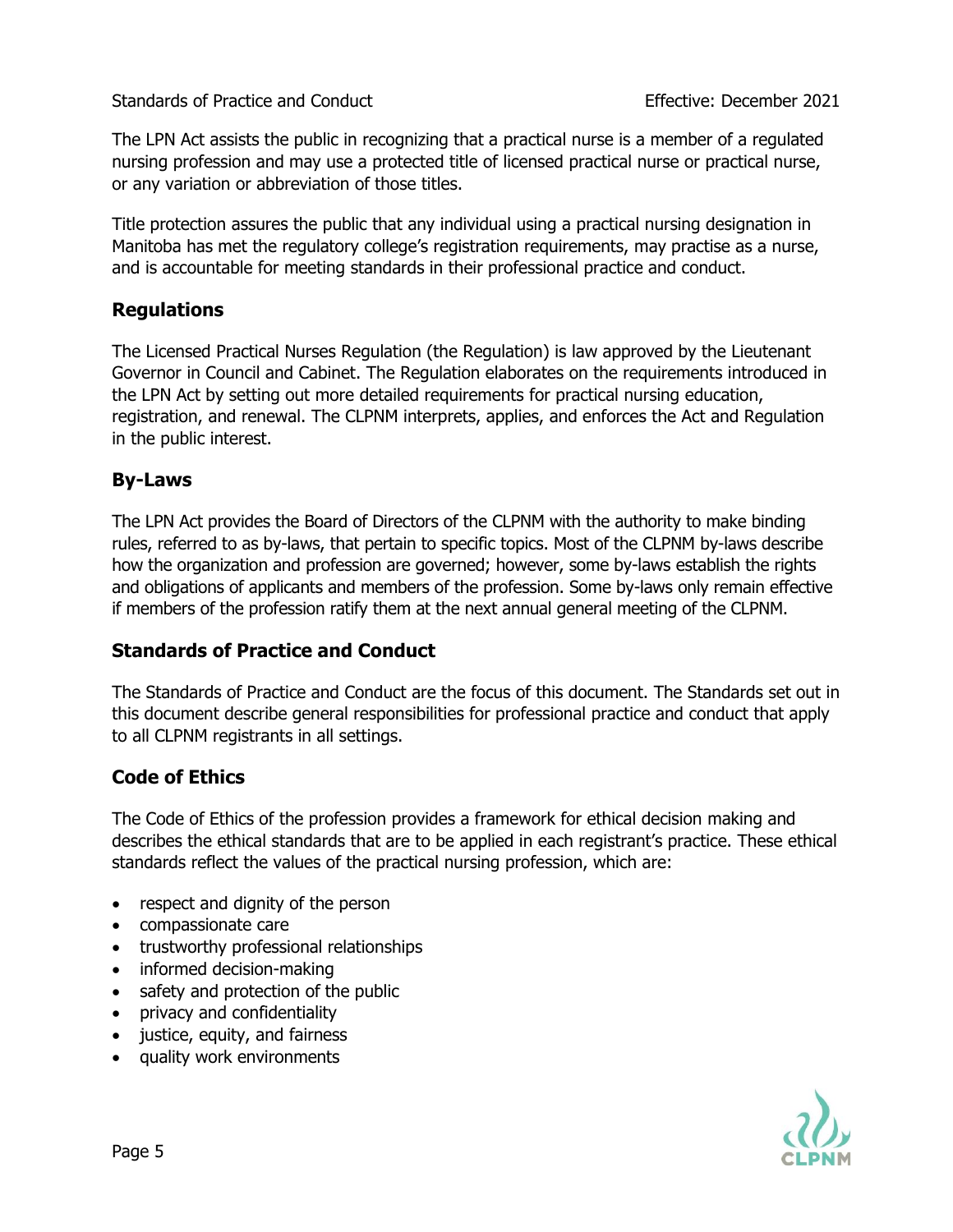#### **Practice Directions**

Practice directions are used to enhance, explain, or expand on the professional responsibilities described in the professional standards. While the Standards of Practice and Conduct are general, practice directions provide detailed guidance on specific topics.

#### **Competency Documents**

Competency documents consist of statements that describe the expected performance that reflects the integration of knowledge, skills, judgment, and professional attributes required in a nursing role, situation, or practice setting. They are intended as resources for practical nurses, employers, and other stakeholders. The CLPNM maintains two types of competency documents:

#### • **Entry-Level Competencies**

These are the competencies required for entry into the practical nursing profession in Manitoba.

#### • **Nursing Competencies**

These describe the competencies that fall within the full scope of the practical profession in Manitoba, which are broader than those required at entry-level.

The competency documents are intended as a general reference to assist with interpreting the scope of practice of Manitoba's practical nursing profession.

#### **Interpretive Documents**

The CLPNM develops interpretive documents to clarify and promote the understanding of current legislation, regulations, by-laws, and professional standards. Their purpose is to contribute to proper understanding and application of professional requirements.

#### **Employer Policies**

Besides the regulatory framework, nurses adhere to employer policies and procedures developed to support nursing practice and guide client care. However, employer policies do not relieve nurses of accountability to meet the Standards of Practice and Conduct, the Code of Ethics, and practice directions of their profession. Self-employed nurses are responsible for ensuring they have policies and procedures in place to guide their practice that are consistent with the Standards of Practice and Conduct, the Code of Ethics, and the practice directions.

## **Purpose of the Standards**

The primary purpose of the Standards is to direct and maintain safe, ethical, and competent nursing practice, along with professionalism in the nurse's conduct.

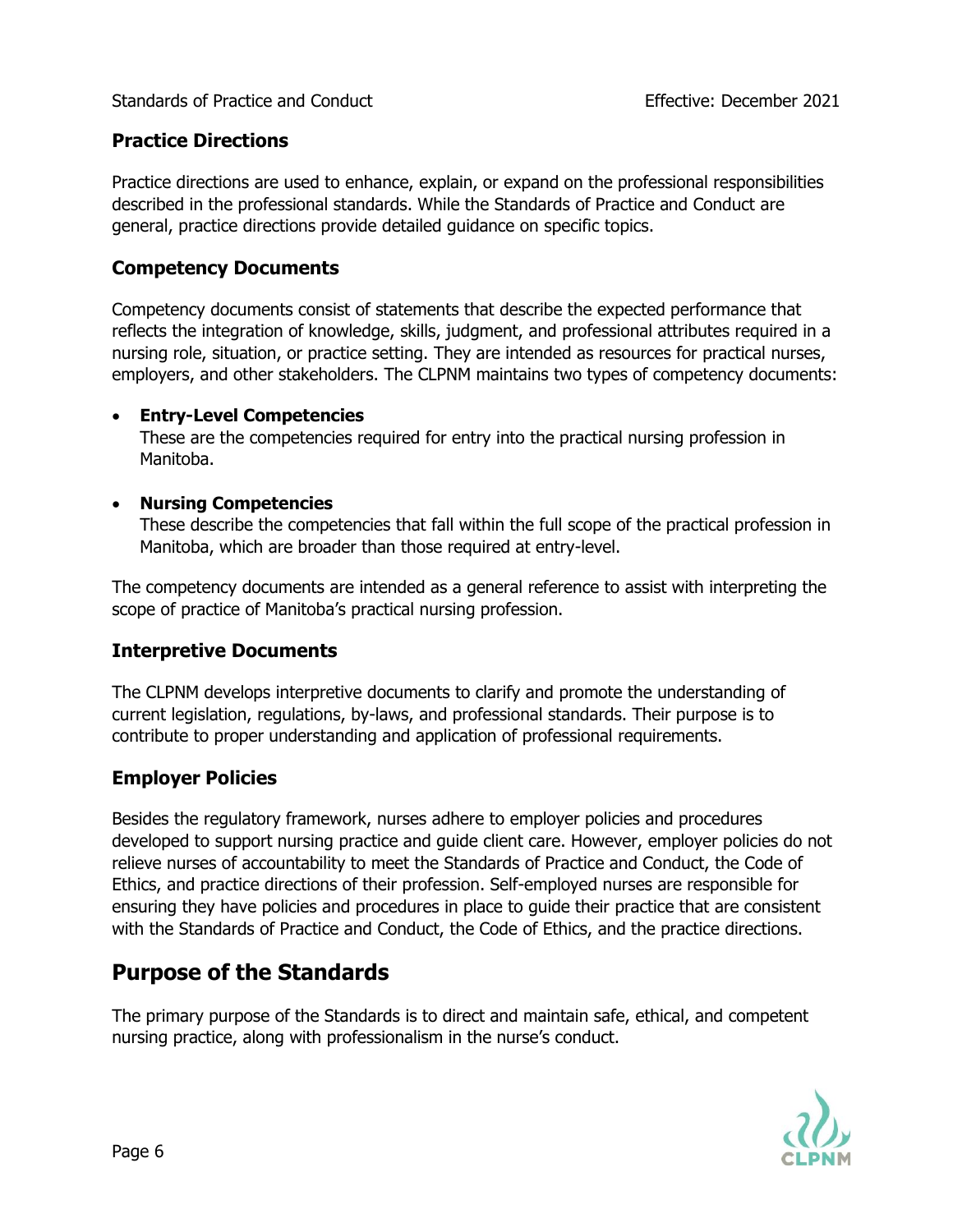These standards apply to a nurse's conduct while practising, and to the nurse's conduct during off-hours, if that conduct may affect the public's trust and confidence in the profession or call into question the nurse's suitability to practise in a position of trust with vulnerable clients.

The Standards are used by individual nurses, the CLPNM, the public, and employers. For example:

#### **Nurses**

Nurses use the Standards to:

- better understand their professional obligations
- support their own continuing competence and professional development
- explain what nursing is and what nurses do
- advocate for changes to policies and practices
- define and resolve professional practice problems
- design and deliver nursing education

#### **The Public**

The public can use the Standards to understand expectations for nursing practice and conduct. Clients can use the Standards to understand how a nurse is expected to engage with them, collaborate with others to support their care, and advocate for their health.

#### **Employers**

Employers can use the Standards to develop systems that support nurses to meet their professional obligations. Examples include:

- developing job descriptions that identify expectations for practice
- developing orientation programs
- creating performance appraisal tools
- identifying when a nurse may benefit from remediation or to determine if a complaint to the CLPNM is warranted

#### **The CLPNM**

The CLPNM uses the Standards to meet its legal responsibility to protect the public by regulating nurses' practice and conduct. Examples include:

- clarifying for the public and other health care professionals what the profession expects of individual nurses
- providing guidance to nurses regarding their professional obligations
- making decisions when the CLPNM receives complaints regarding the practice or conduct of a nurse

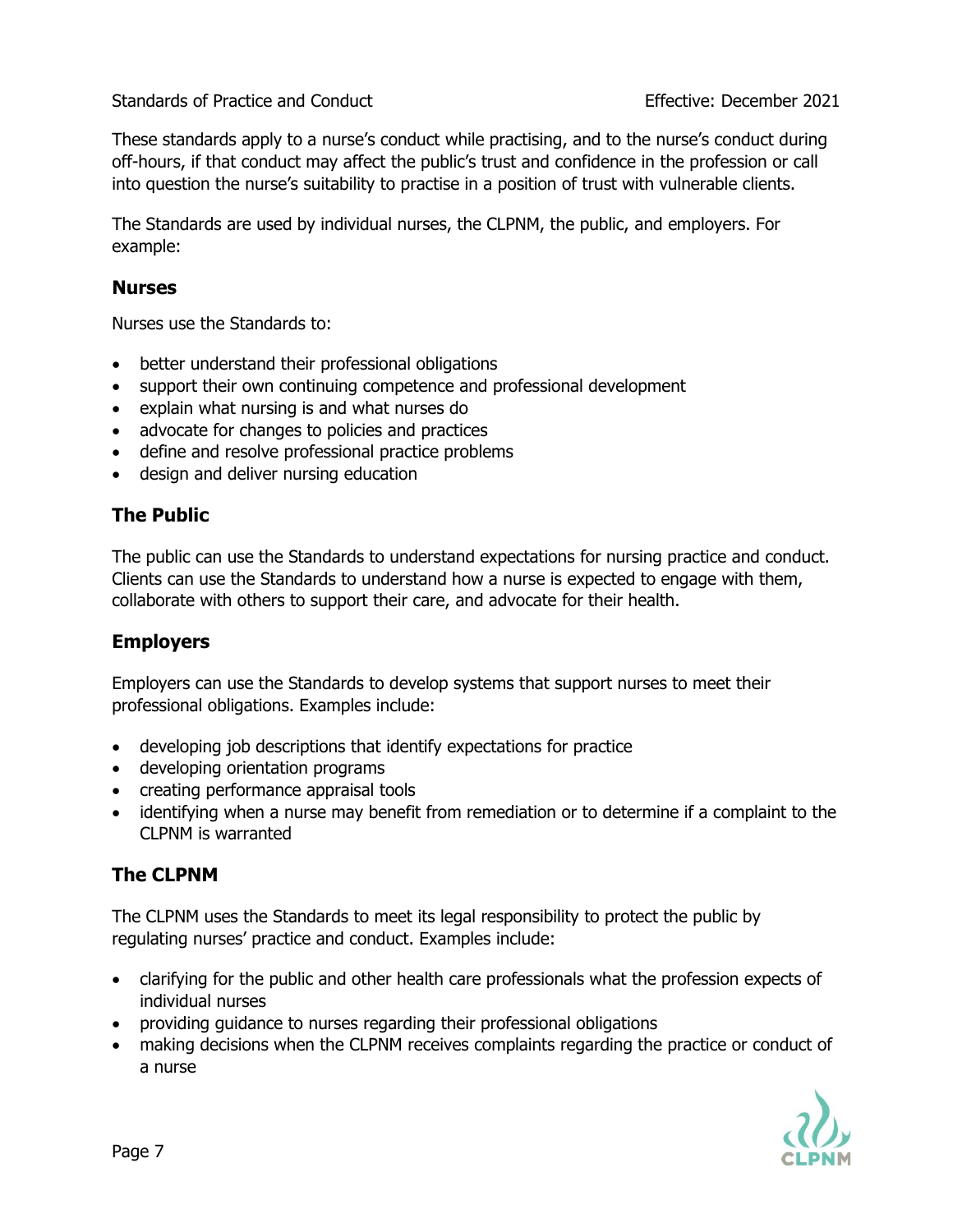## **Supporting the Standards**

Nurses, employers, and the CLPNM all play an important role in ensuring the Standards are met.

#### **Nurses**

As regulated professionals, nurses act professionally and are accountable for their practice and conduct. Every nurse must understand the Standards and apply them to their practice and conduct, regardless of their setting, role, or practice area. The policies and practices of employing organizations do not relieve nurses of accountability to meet the Standards. Nurses who have questions about the Standards are responsible for contacting the CLPNM for support.

#### **Employers**

Employers can assist nurses in meeting the Standards by providing essential support systems, including human and material resources, safe practice environments, and access to orientation, training and continuing education opportunities.

#### **The CLPNM**

The CLPNM ensures the profession carries out its commitment to the public. This is achieved in part by setting, monitoring, and enforcing the Standards, and by providing resources to help nurses understand and apply the Standards.

## **Principles Guiding the Standards**

The following six principles provide the foundation for these Standards.

- Practical nurses are accountable for providing safe, competent, compassionate, and ethical care within the legal and ethical framework of nursing regulation. <sup>6</sup>
- Practical nurses work collaboratively with colleagues in health care to assess, plan and deliver quality nursing services. <sup>6</sup>
- The Standards provide the foundation for the development of practice directions for various contexts of practice.<sup>5</sup>
- The Standards are a reference for reasonable and prudent nursing practice and conduct.
- The Standards guide decision making for practice and when addressing professional practice issues. <sup>5</sup> The principles of client-centred practice in clinical practice settings also apply when engaging in practical nursing in other domains, such as education, administration, and research. <sup>3</sup>

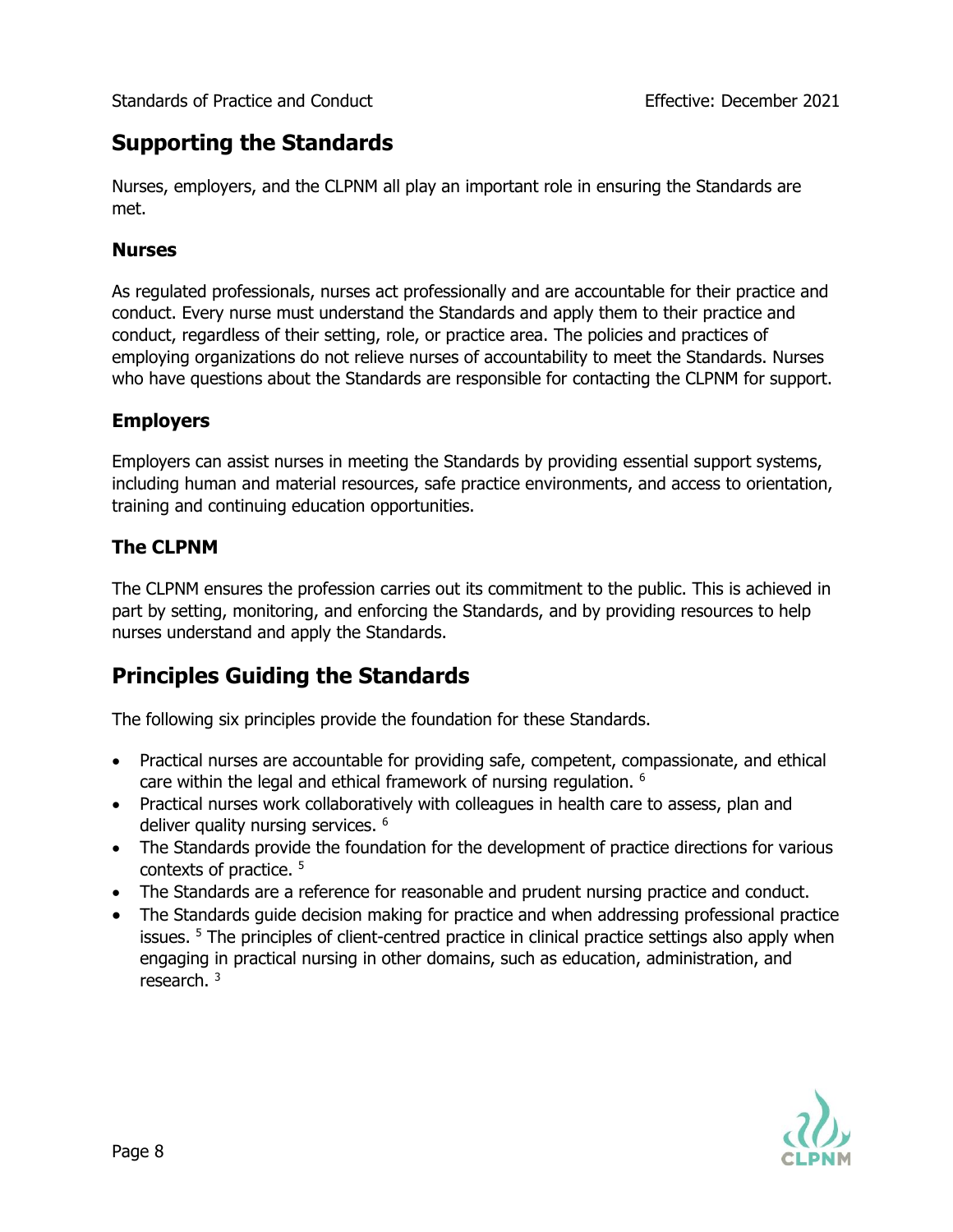## **How to Read the Standards**

In the Standards, the term "nurse" refers to registrants of the CLPNM, including:

- licensed practical nurses
- graduate practical nurses
- student practical nurses

Words or phrases with an asterisk\* are found in the glossary. They are shown with an asterisk only on first appearance.

There are 66 Standards set out in this document. They are organized into the following seven categories:

- I. Professional Accountability
- II. Competent Practice
- III. Therapeutic Relationships
- IV. Client-Centred Practice
- V. Collaborative Care
- VI. Client Records and Documentation
- VII. Leadership

Each Standard describes an expectation for nursing practice and conduct. Neither the Standards, nor the categories, are in any order of priority.

The Standards:

- Provide specific criteria against which actual performance is measured
- Are interrelated and should be understood in context with one another
- Reflect the actions and decisions expected of a reasonable and prudent nurse. When assessing whether a nurse has met a Standard, the CLPNM will also consider the specific context and the situation. The CLPNM may also further elaborate on the Standards through practice directions
- Apply to all CLPNM registrants, including student practical nurses, graduate practical nurses, and licensed practical nurses in all practice domains, including direct client care, administration, education, and research

Should there be any conflict between these Standards and the governing legislation, legislation will apply.

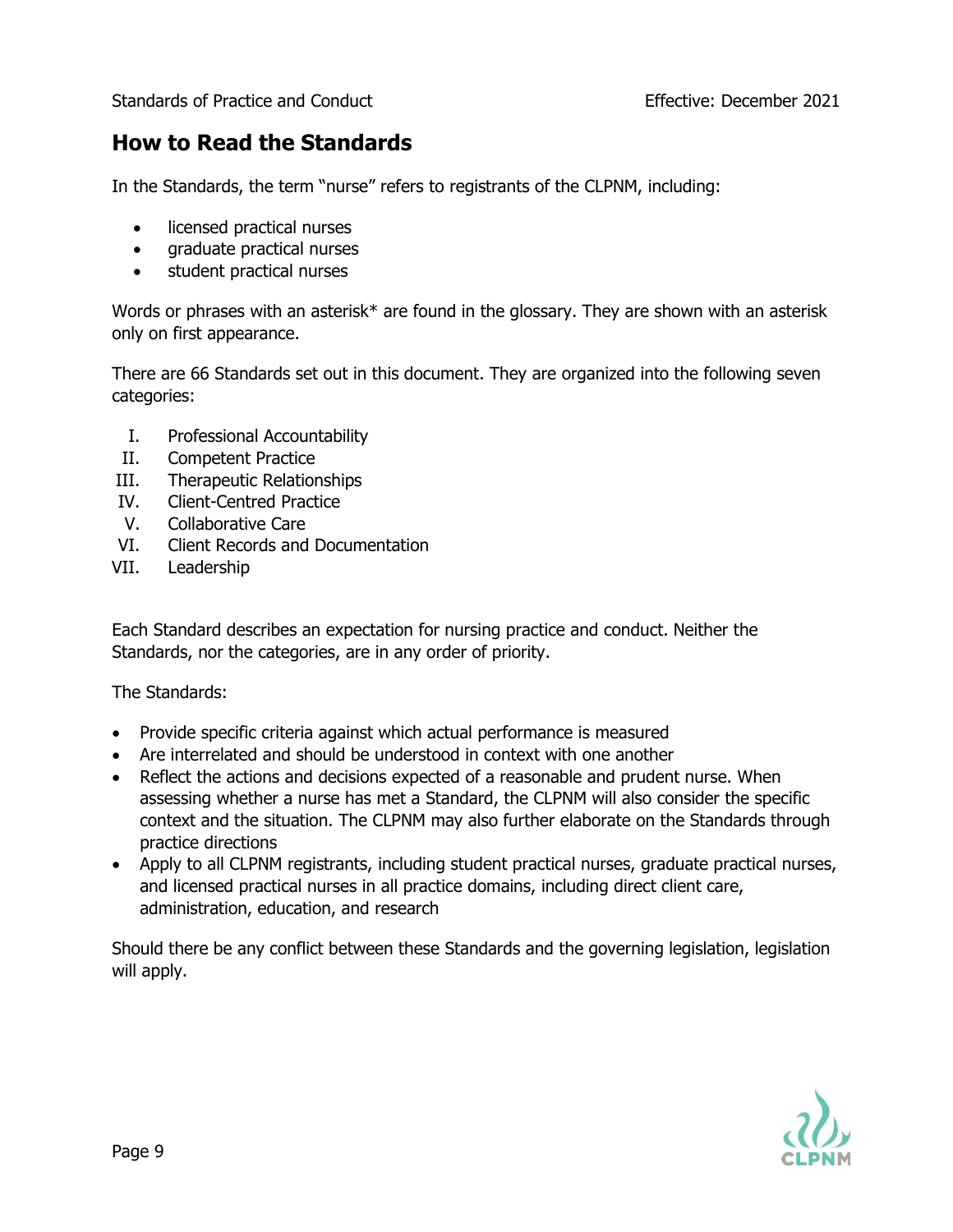## **Standards of Practice and Conduct**

#### **I. Professional Accountability**

Licensed practical nurses conduct themselves as professionals and make decisions that are in the interest of their clients and the public. Licensed practical nurses accept accountability for their practice and their conduct.

As an LPN, you must:

- 1. Accept accountability\* for your nursing practice including the care you provide based on your own assessments and determinations, the care you provide that is initiated by other health care providers, and the care you provide that is delivered as part of a collaborative\* team.
- 2. Identify, respond to and report situations of unsafe, unprofessional, unethical, or illegal practice or professional misconduct to appropriate authorities.
- 3. Comply with legislation, regulations, professional standards, and employer policies and protocols relevant to the context of practice\* when making decisions.
- 4. Accept accountability and take responsibility\* for your own professional conduct, decisions, practice, and errors.
- 5. Demonstrate governability\* by cooperating with CLPNM processes affecting your registration and practice.
- 6. Conduct yourself in a manner that upholds the public's trust in the profession.
- 7. Take responsibility for your fitness to practice\* by taking appropriate action to ensure your physical and mental health does not negatively affect your ability to provide safe, competent, compassionate, and ethical\* care.
- 8. Adhere to the College of Licensed Practical Nurses of Manitoba's Code of Ethics.
- 9. Act honestly, transparently, respectfully and with integrity in all professional interactions, including interactions with the regulator.
- 10. Treat people fairly, with dignity, and without discrimination, bullying or harassment.
- 11. Consider the impact of colonization on the cultural, social and spiritual lives of Indigenous people and take action to ensure your conduct and nursing care does not harm Indigenous people.

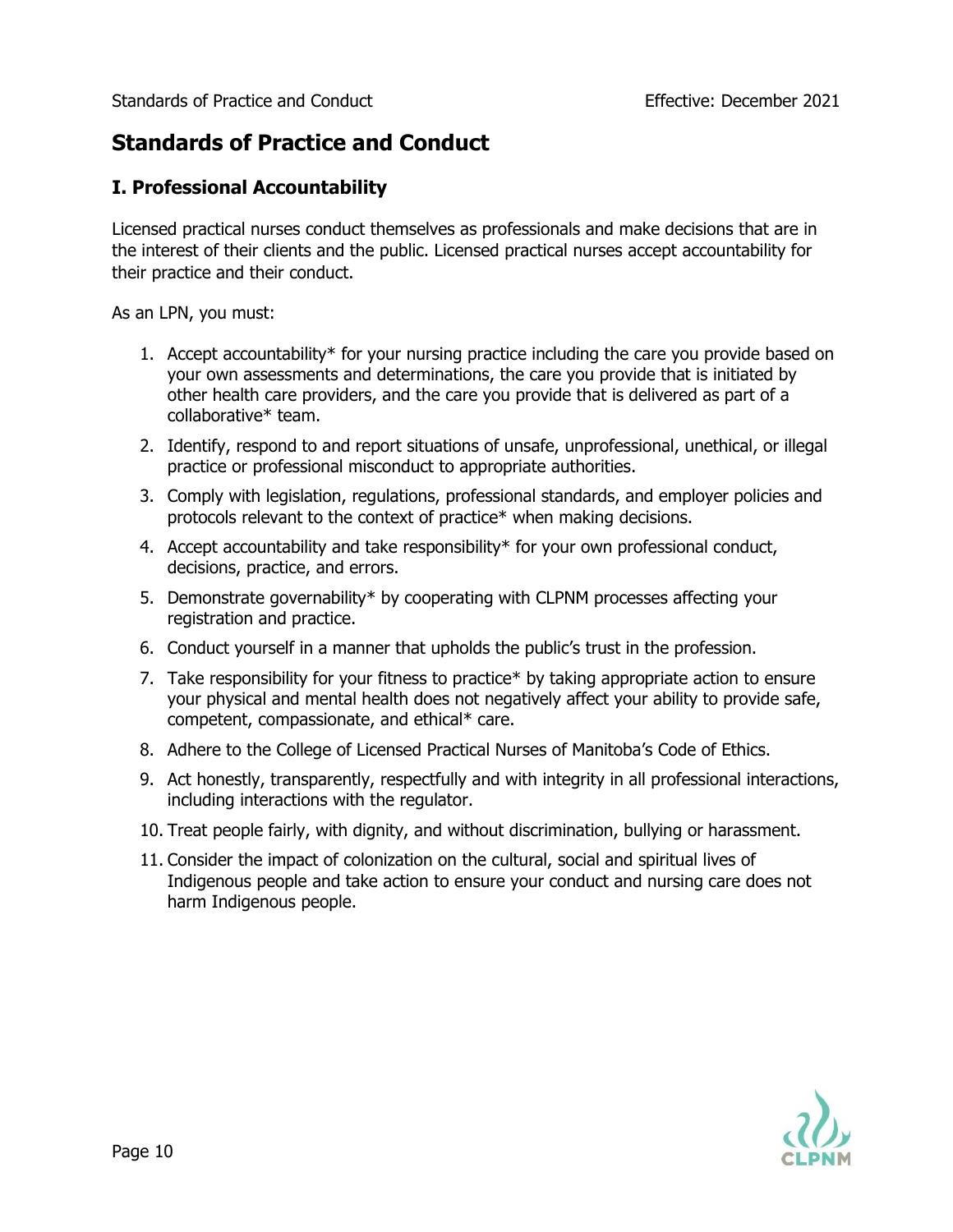#### **II. Competent Practice**

Licensed practical nurses are responsible for safe, compassionate, and ethical nursing practice that is informed by evidence and demonstrates competence.

As an LPN you must:

- 12. Only engage in practical nursing if you are legally permitted, competent, and fit to do so.
- 13. Acknowledge your limitations in skill, knowledge**\*,** and judgment**\*,** and ensure that you practise nursing within those limitations.
- 14. Consistently and competently apply, as a framework, the nursing process, which is the systematic approach to practice that encompasses all steps taken by nurses to meet the needs of the client\*, including assessment, diagnosis or determination, planning, implementation, and evaluation.
- 15. Demonstrate the knowledge, skill, and professional and clinical judgment necessary for practising in a safe, competent, compassionate\*, and ethical manner.
- 16. Use critical thinking\* when collecting and interpreting data, and when planning, implementing, and evaluating nursing care.
- 17. Apply knowledge and critical inquiry\* in the problem-solving and decision-making processes.
- 18. Provide holistic nursing care considering the whole person, the environment, and the concepts of health promotion\*, illness prevention, health maintenance, restoration, and protection.
- 19. Develop and maintain the knowledge, skill, and judgment required to use technology\* in the practice setting in an appropriate, safe, competent, and ethical manner.
- 20. Support client learning through the application of teaching and learning strategies that are based on current evidence\*.
- 21. Develop your practice through reflection\* on experiences, knowledge, actions, feelings, and beliefs to identify how these shape practice.
- 22. Incorporate established client safety\* and quality improvement\* principles into practice.
- 23. Identify potential and actual risk and take action to safeguard clients.
- 24. Demonstrate procedures that appropriately safeguard the hygiene and sanitation of the practice environment and the hygiene and sanitation of the equipment used in that nursing care.

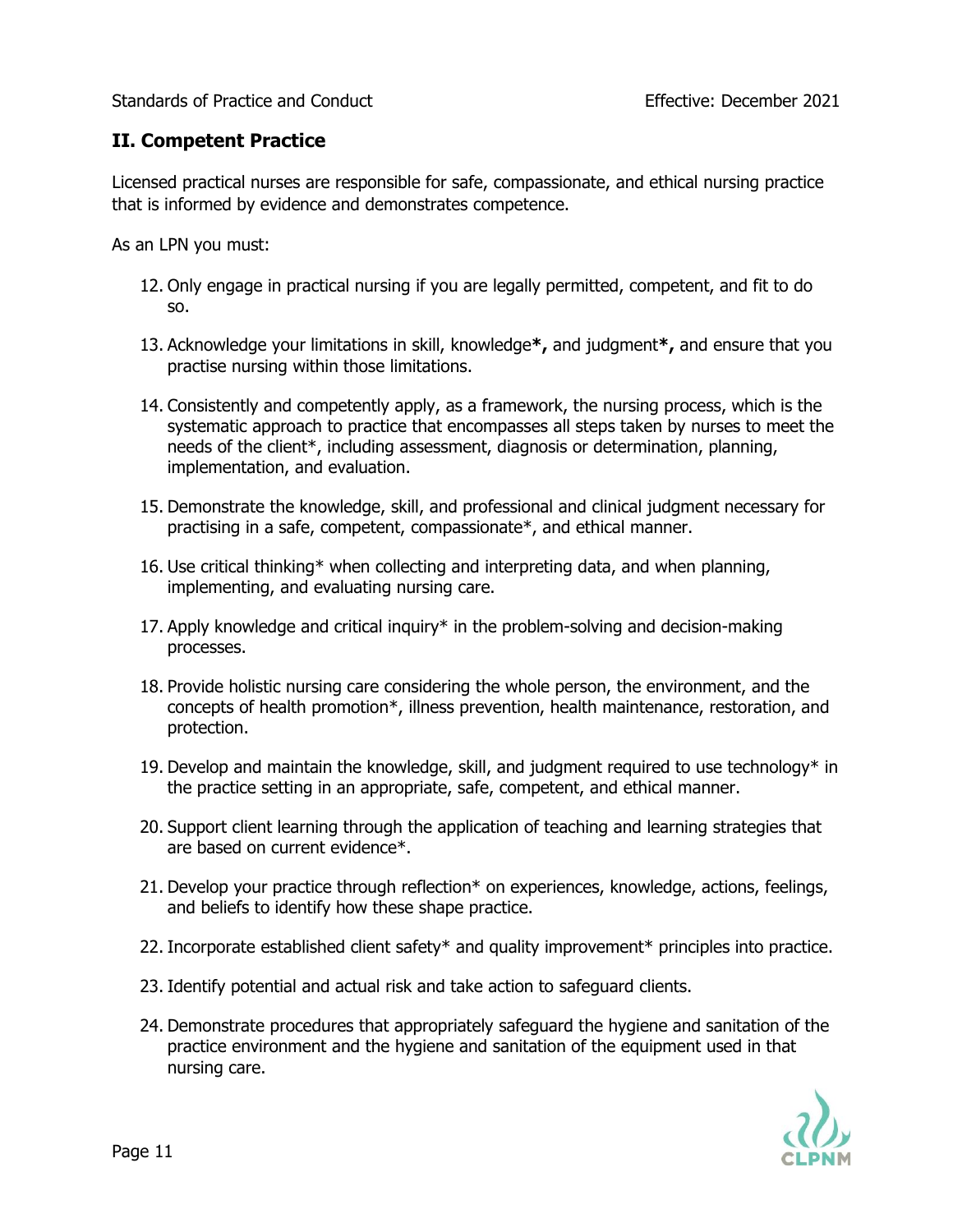- 25. Coordinate, distribute, and utilize resources within your control to provide effective and efficient care.
- 26. Access, evaluate, and use the best available evidence that includes research findings to inform decision making and to support safe, quality practice.
- 27. Demonstrate an understanding of trends in nursing, health, health care, and society, which impact practice.
- 28. Keep your knowledge and skills\* up to date by regularly taking part in educational and professional development activities that aim to maintain, develop, and enhance competence\*, relevant to your practice area, including compliance with the CLPNM Continuing Competence Program.
- 29. Engage in learning to enhance your knowledge and ability to provide nursing care for Indigenous people, through learning resources developed by or in collaboration with Indigenous people.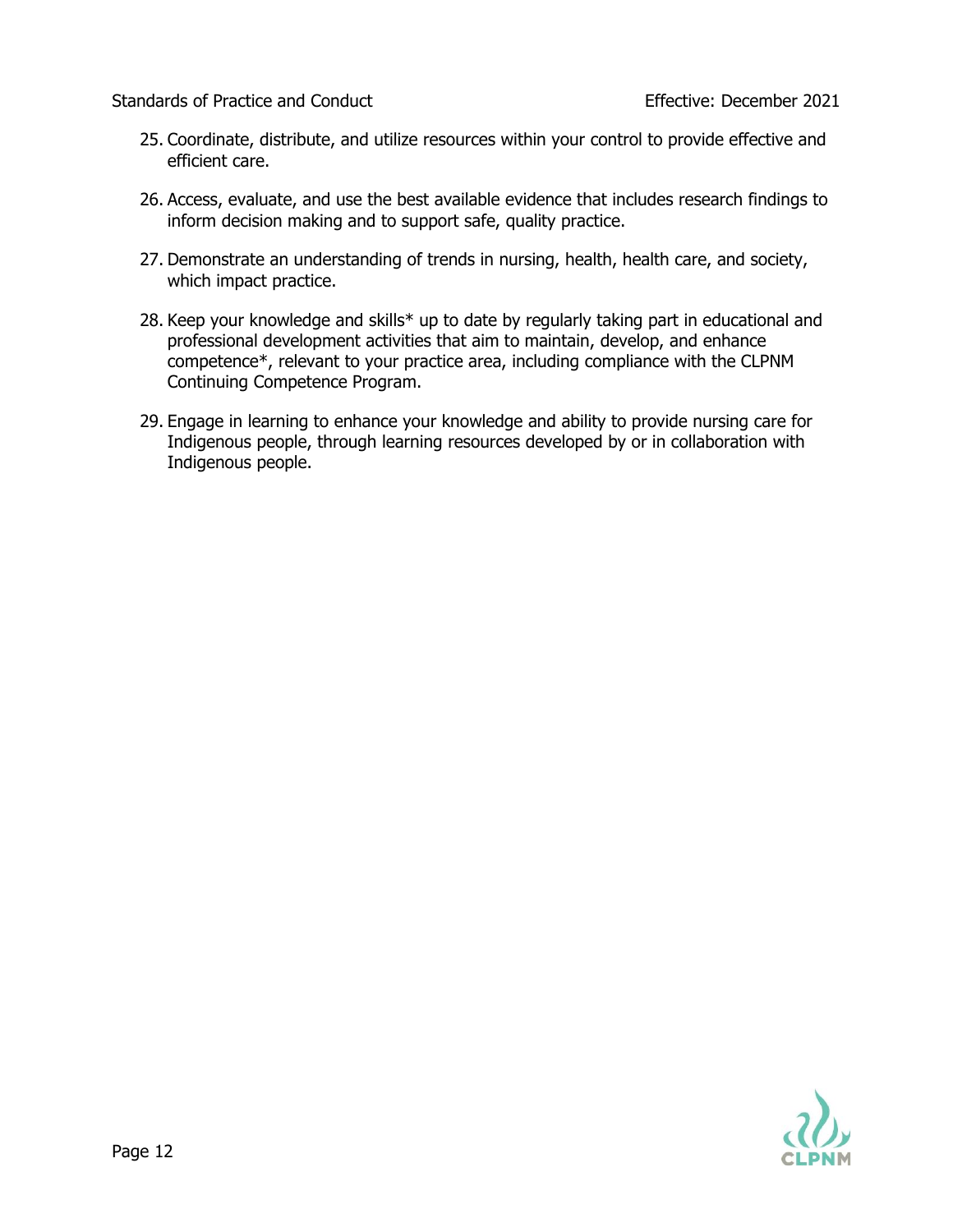#### **III. Therapeutic Relationships**

Licenced practical nurses establish therapeutic relationships and maintain professional boundaries at all times.

As an LPN you must:

- 30. Establish, maintain, and appropriately end\* professional, therapeutic relationships with clients and their families in consideration that the nurse – not the client or family\* – is responsible for establishing and maintaining professional boundaries.
- 31. Use a wide range of effective communication\* strategies and interpersonal skills to appropriately establish, maintain, re-establish, and end the therapeutic relationship.
- 32. Protect the client's dignity, autonomy, and privacy irrespective of the context or duration of the relationship.
- 33. Demonstrate trust and respect for the client, by displaying caring actions and caring attitudes <sup>7</sup>.
- 34. Ensure that the client's therapeutic needs remain the focus of the therapeutic relationship.
- 35. Protect the client from harm by ensuring that abuse is prevented or stopped and reported.
- 36. Not engage in any form of sexual behaviour\* or behaviour that could reasonably be perceived as sexual in nature, with a client, the client's family, or any other person who acts as a support person for the client.

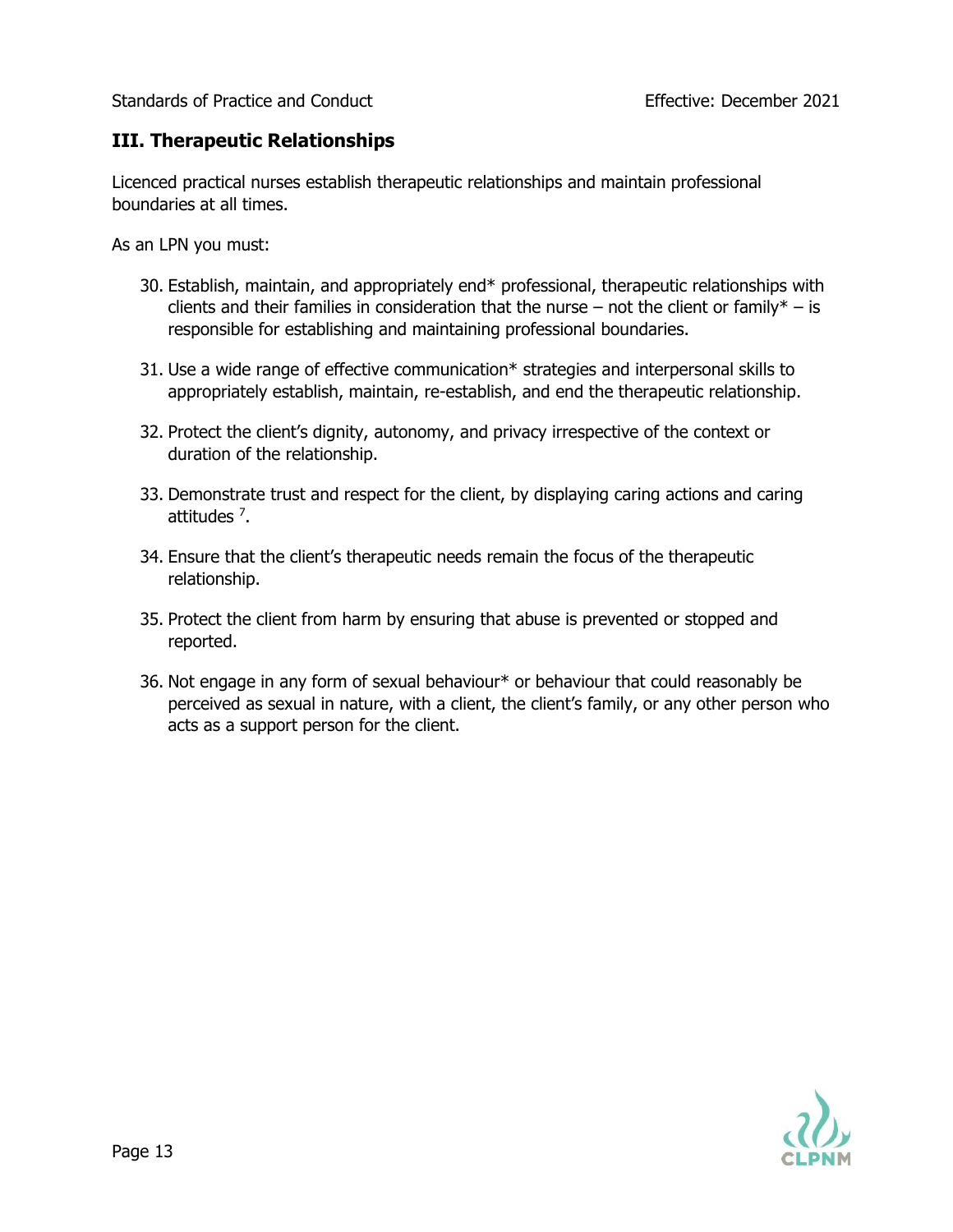#### **IV. Client-Centred Practice**

Licensed practical nurses provide nursing services that are client centred.

As an LPN, you must:

- 37. Advocate\* for your clients by actively supporting, protecting, and safeguarding their rights and interests.
- 38. When engaging in practical nursing in a clinical practice setting, provide nursing care that includes:
	- a. an assessment to determine the needs and circumstances of the client
	- b. a care or treatment plan developed with the client or their representative and any other person who the client wishes to involve, which considers the client's needs, circumstances, preferences, values\*, abilities, and culture\*
	- c. an evaluation of the outcomes of the care or treatment plan, and the modification or discontinuance of the care or treatment plan as required, and as discussed with the client or their representative
	- d. sufficient and timely\* communication with the client or their representative that considers the client's needs, circumstances, culture, understanding and use of health information and enables the client or their representative to make informed decisions about the client's health care
	- e. a referral of the client to another nurse or health care professional when appropriate
	- f. support for the client in self-management of their health care by way of the provision of information, resources, and referrals to enable informed decision making by the client or their representative.
- 39. Respect the client's informed decision to use traditional or complementary approaches in their own health care.
- 40. Apply the principles of client-centred practice\* when working in domains of nursing outside of clinical practice settings, such as education and administration.

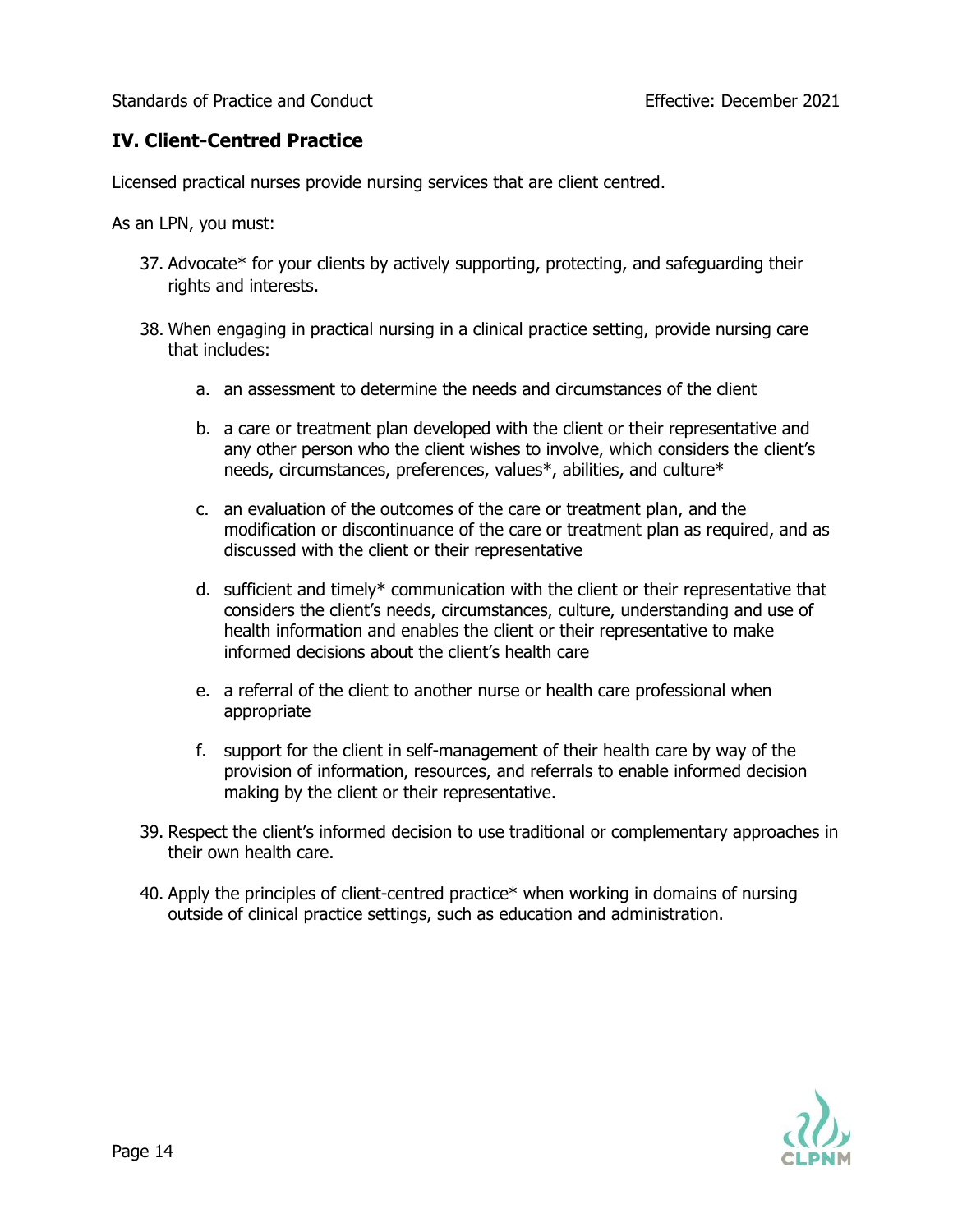#### **V. Collaborative Care**

Licensed practical nurses practice in partnership\* with clients and a team of health care providers using a participatory, collaborative, and coordinated approach.  $^8$ 

As an LPN you must:

- 41. Document in the client's record the nursing care you provide with enough information for another health care professional to be sufficiently informed of the care provided.
- 42. Provide relevant and timely information to clients and other members of the health care team\*.
- 43. Plan and facilitate the safe transition of clients between caseloads, practitioners, settings, and services.
- 44. Manage differences of professional opinion with colleagues by respectful discussion and informed debate, respecting their views and opinions and by always behaving professionally.
- 45. Seek information and advice, when necessary, from authorized individuals who are competent to provide that information or advice.
- 46. Demonstrate respect for diversity\*, and practice in a manner that promotes a culturally safe environment\* for clients and members of the health care team.
- 47. Demonstrate cultural humility\*, sensitivity to the dynamics of power, and provide culturally competent\* care in all areas of nursing practice.
- 48. Choose effective communication tools and techniques that facilitate discussions and interactions that enhance team functioning.
- 49. When involved in providing for the health care of a client:
	- a. Work collaboratively and cooperatively with the client, their family, and other health care providers, and communicate effectively and appropriately with them, to facilitate the client's health care.
	- b. Ensure that you understand your role and the role of other health care providers in providing for the client's health care.

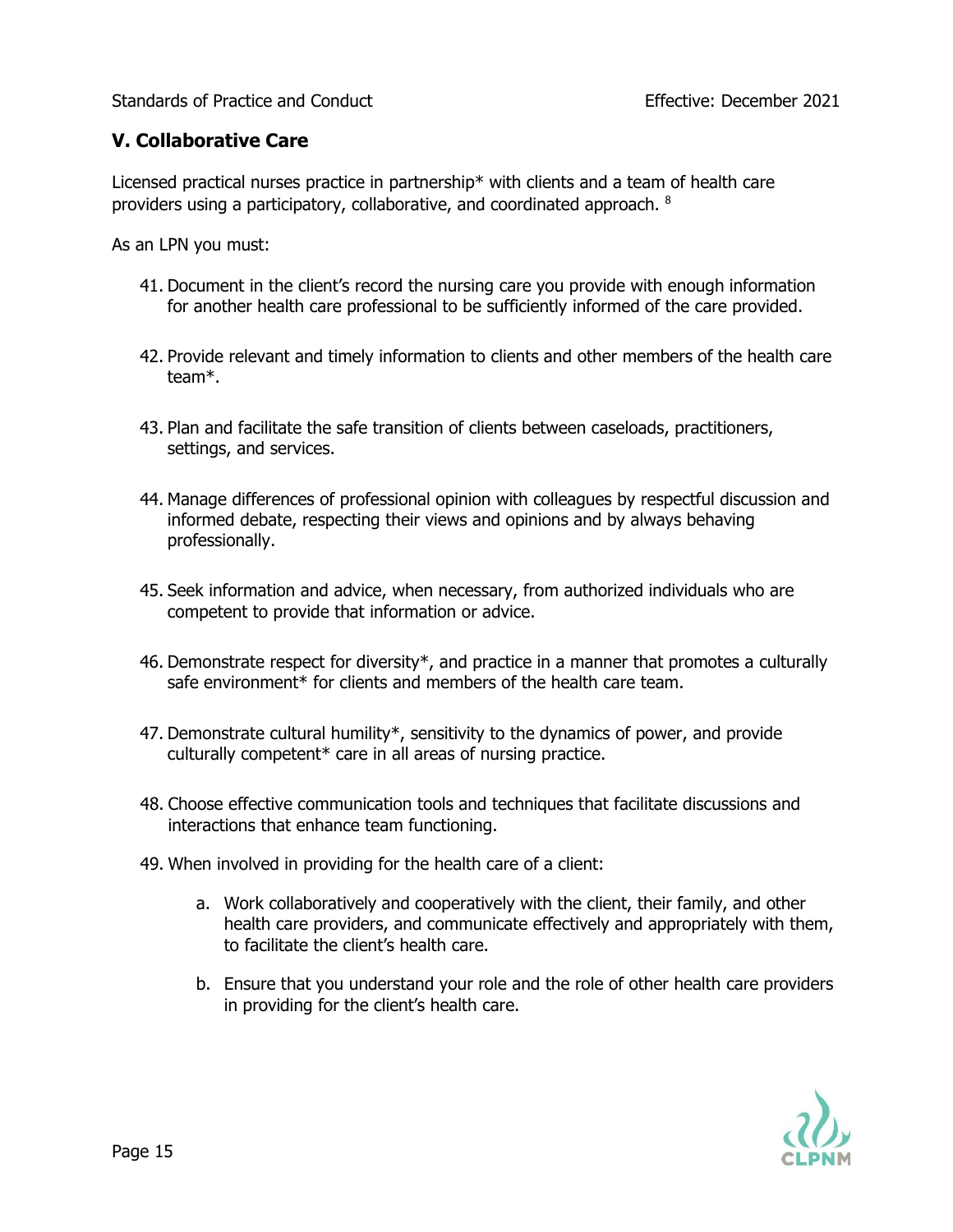- c. Explain to the client, their representative, and any other person the client chooses to involve in their health care your role and your responsibility in providing for the client's health care.
- d. Give your name to the client, their representative, and any other person the client chooses to involve in their health care.
- e. Comply with any collaborative care decision tool in place at the practice setting where you and other health care providers are providing for the health care of the client.
- f. Treat other health care providers with respect.
- g. Recognize the skill, knowledge, judgment, and roles of others involved in the client's care.

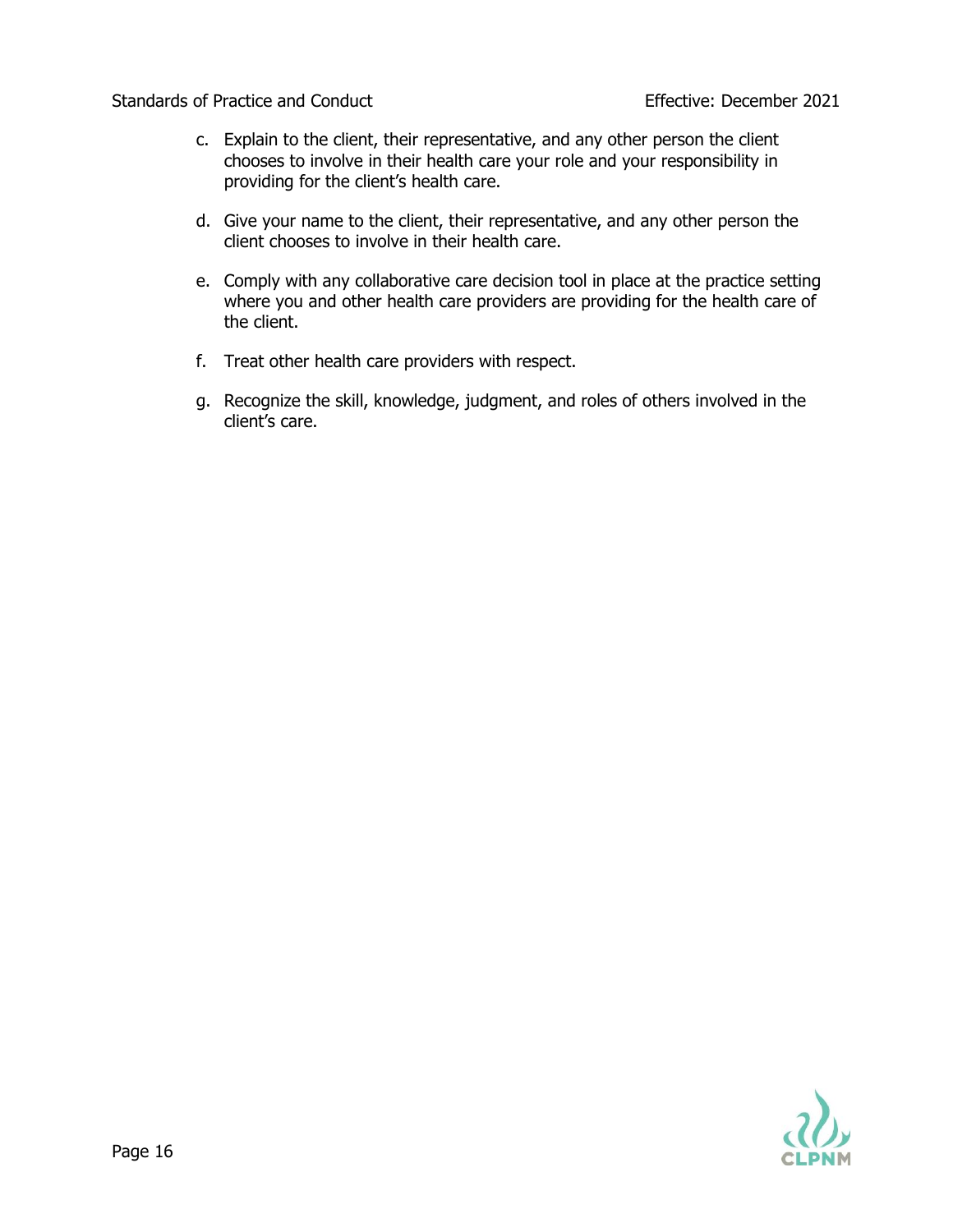#### **VI. Client Records and Documentation**

Licensed practical nurses document all client care and safeguard client health information.

As an LPN, you must:

- 50. Document in a record specific to each client.
- 51. Document client care and observations in a manner that is chronological, legible, clear, timely, accurate, comprehensive, and concise.
- 52. Follow employers' guidelines and policies respecting the care and custody of client records, when those guidelines and policies are consistent with applicable legislation, including The Personal Health Information Act.
- 53. Advocate for employer guidelines and policies that are consistent with the standards of the profession and legislation respecting care and custody of client records.
- 54. When practising in a self-employed capacity:
	- a. Establish policies and procedures for the collection, retention, confidentiality, security, and confidential destruction of client records.
	- b. Retain client records for at least 10 years after the date of the last entry on the record, and client records of minors for at least 10 years after the date the minor becomes 18 years old.
	- c. Ensure that any client request to transfer a record to another health care professional is completed as promptly as required in the circumstances but not later than 30 days after you receive the request.
	- d. Notify clients prior to closing your practice, providing information on how they may request a copy of their record, or request to transfer their record.

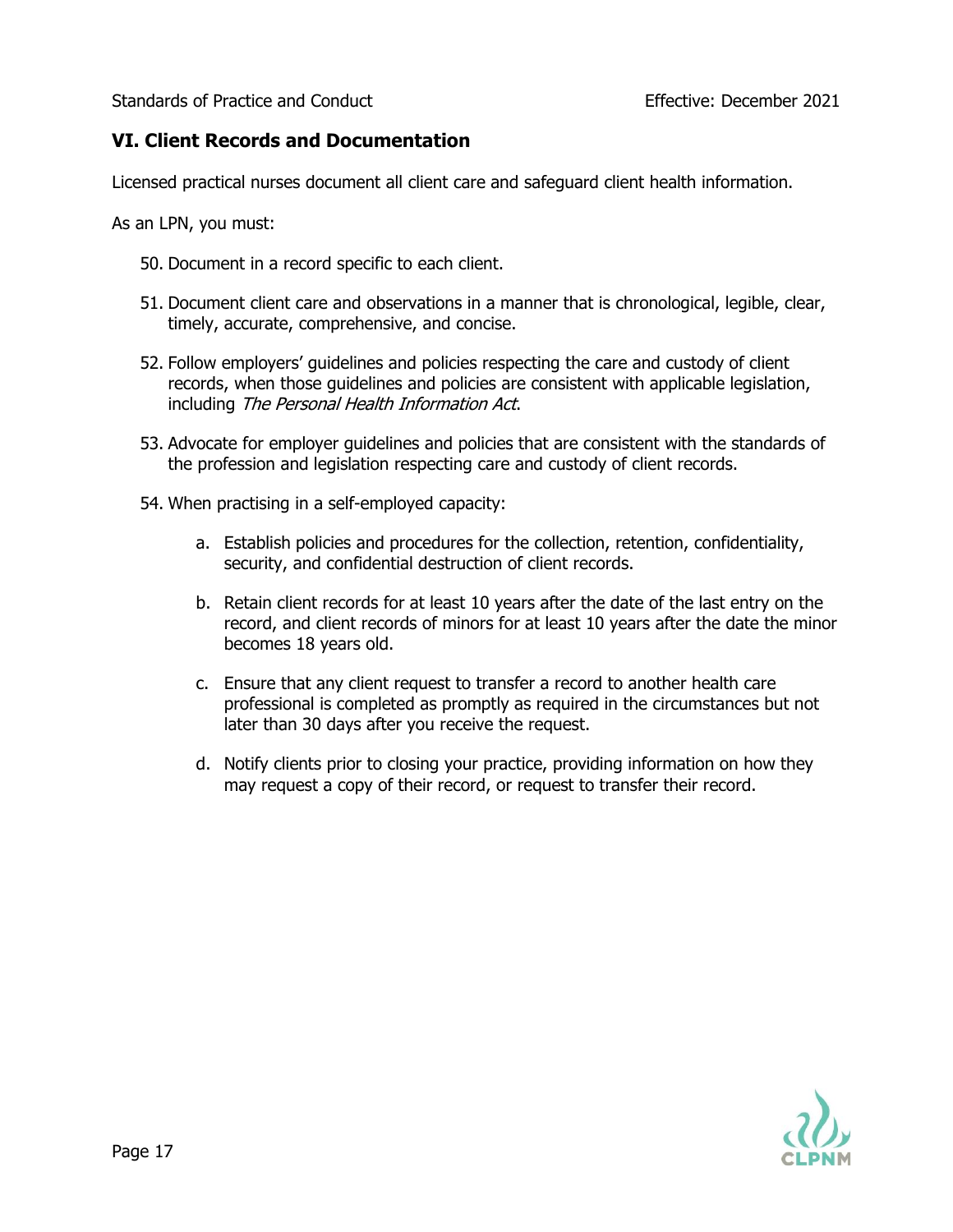#### **VII. Leadership**

Licensed practical nurses apply leadership\* competencies in their practice, whether or not they practice in formal leadership positions.

As an LPN, you must:

- 55. Coordinate, distribute and utilize material and human resources within your control to provide effective and efficient care
- 56. Advocate for practice and conduct that is consistent with professional standards.
- 57. Exercise professional judgment and critical thinking when assuming a charge role and when supporting, supervising, and delegating\* to other health care providers, family members, and students — to ensure care is client-centred, is provided as per the plan of care, and is provided in accordance with institutional policies, protocols, and guidelines.
- 58. Understand when to take on a lead role, when to take on a complementary role and when to refer/consult.
- 59. Act as a role model, resource, and mentor to those who are learning within the practice environment.
- 60. Advocate for and contribute to practice environments, which support the mental, physical, and psychological well-being of other registrants and all members of the health care team.
- 61. Advocate for and contribute to practice environments that promote safety, support, and respect for all persons in the practice setting.
- 62. Challenge any forms of racism $*$  and discrimination $*$  in the practice environment.
- 63. Utilize collaborative and constructive approaches to resolving differences among members of the health care team that affect care.
- 64. Advocate for change when policies, protocols, organizational practices, or the condition of the practice environment impedes any team member, including a member of the profession, from meeting client needs and delivering safe, ethical, and competent client care.
- 65. Demonstrate an understanding of issues facing marginalized and vulnerable clients and act as an advocate, by challenging poor practice and discriminatory attitudes\* and behaviours\* relating to their care.
- 66. Collaborate with colleagues to evaluate the quality of your practice and that of the health care team.

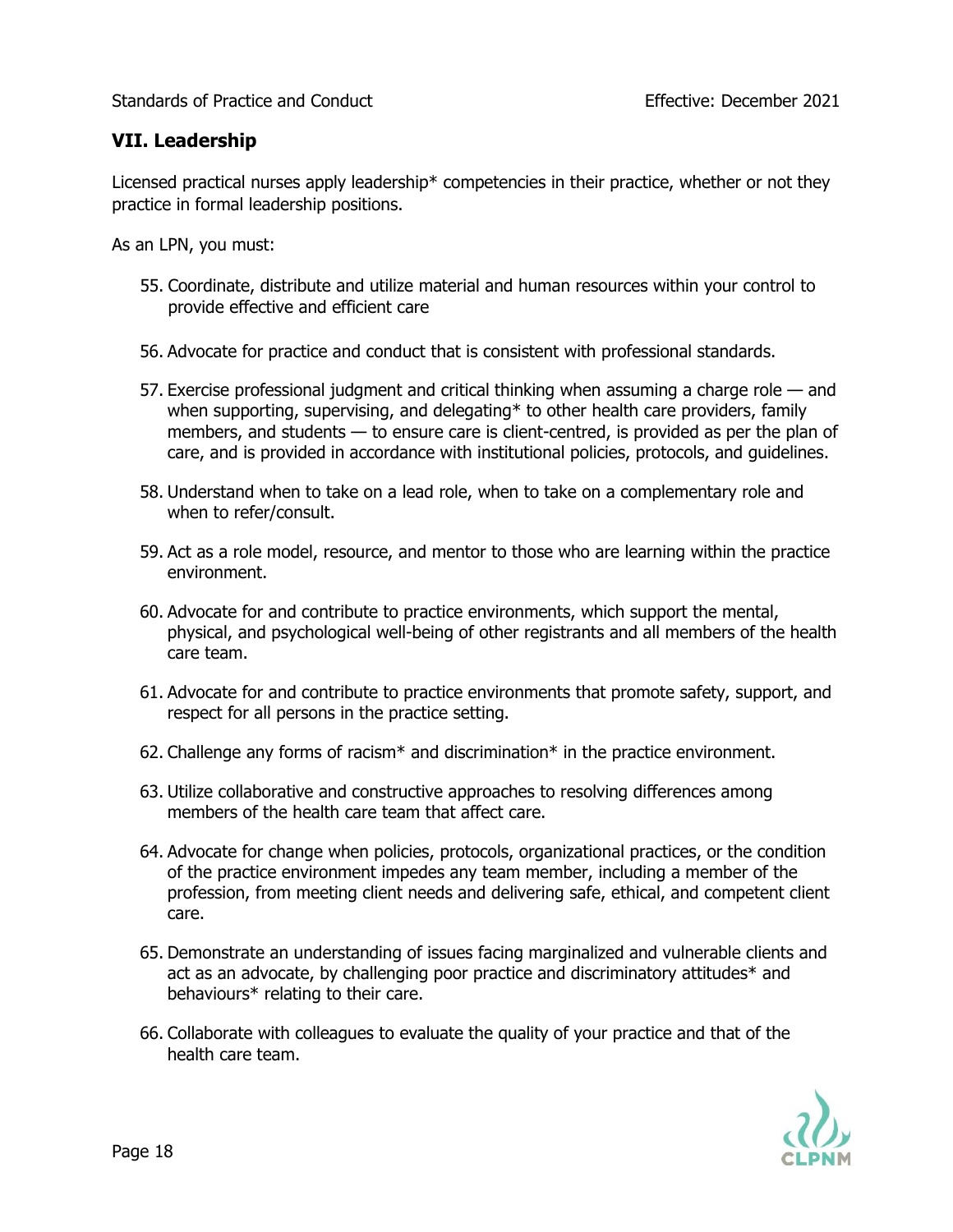## **Glossary**

**Accountability:** The obligation to answer for the professional, ethical, and legal responsibilities of one's activities and actions and/or inactions. <sup>9</sup>

**Advocate:** To speak or act on behalf of self or others with the intent of influencing or adding voice and enhancing autonomy. <sup>2</sup>

**Advocacy**: Actively supporting, protecting, and safeguarding clients' rights and interests. It is an integral component of nursing and contributes to the foundation of trust inherent in nurseclient relationships. <sup>5</sup>

**Attitudes:** The feelings, beliefs, opinions, and values predisposing a person to behave in a certain way. 2

**Behaviours:** The ways in which one acts or conducts oneself, especially toward others. <sup>2</sup>

**Boundaries:** Professional boundaries separate therapeutic relationships from personal relationships. The nurse's relationship with a client, and behaviour towards the client, must remain within the boundaries of the professional therapeutic relationship. Professional boundaries protect the client from the inherent imbalance between the nurse's power and the client's vulnerability.

**Client-centred practice:** Putting people and their families at the centre of decisions about their health and seeing them as experts, working alongside professionals to get the best outcome. <sup>5</sup>

**Client safety**: The pursuit of the reduction and mitigation of unsafe acts within the health care system, as well as the use of best practices shown to lead to optimal patient outcomes. <sup>5</sup>

**Client(s)**: The person or persons with whom the nurse is engaged in a professional therapeutic relationship. The client may be an individual, family, group/aggregate, community, or population. Depending on the nurse's domain(s) of practice, the client may be a patient, a nursing student, a research participant, another CLPNM registrant, or other health care providers.

**Collaborate:** To work together with one or more members of a team who each contribute to achieving a common goal. <sup>9</sup>

**Communication:** the transmission of verbal and/or nonverbal messages between a sender and a receiver for the purpose of exchanging or disseminating meaningful, accurate, clear, concise, complete, and timely information (includes the transmission using technology).5

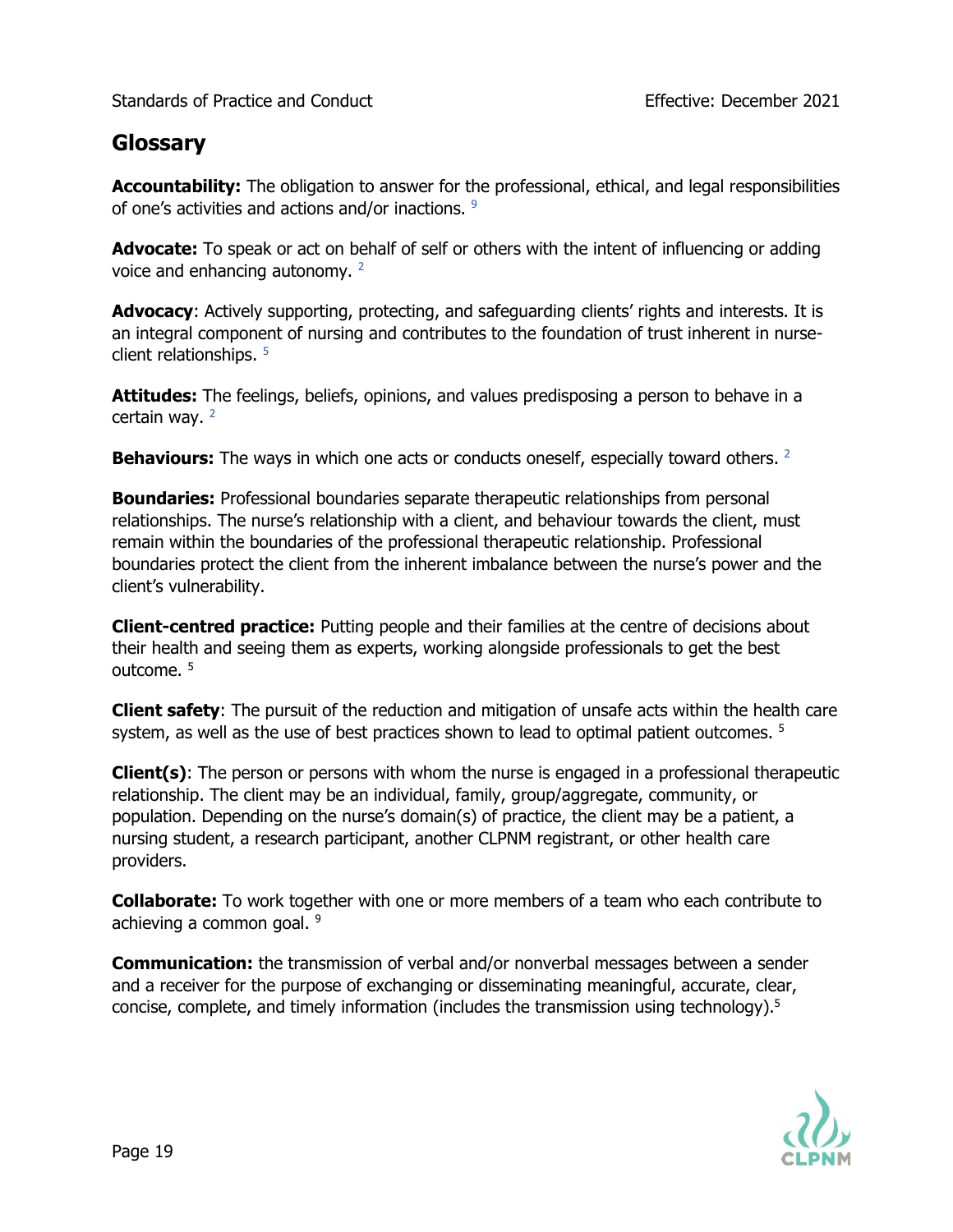**Competence:** The ability of a nurse to integrate the professional attributes required to perform in each role, situation, or practice setting. Professional attributes include, but are not limited to knowledge, skills, judgment, attitude, values, and beliefs. <sup>9</sup>

**Competencies:** Statements describing the expected performance that reflects the integration of knowledge, skills, judgment, and professional attributes required in a given nursing role, situation, or practice setting. <sup>9</sup>

**Compassionate:** The ability to recognize another's pain and suffering, experience feelings of empathy for that person and to take action to ease suffering. <sup>9</sup>

**Context of practice**: Conditions or factors that affect the practice of nursing, including client population, (e.g., age, diagnostic grouping), location of practice setting (e.g., urban, rural), type of practice setting and service delivery model (e.g., acute care, community), level of care required (e.g., complexity, frequency), staffing (e.g., number, competencies) and availability of other resources. In some instances, context of practice could also include factors outside of the health care sector (e.g., community resources, justice). <sup>5</sup>

**Critical inquiry:** A purposeful, disciplined, and systematic process of continual questioning, logical reasoning and reflecting using interpretation, inference, analysis, synthesis, and evaluation to achieve a desired outcome.<sup>5</sup>

**Critical thinking:** An active and purposeful problem-solving process that requires LPNs to advance beyond the performance of skills and interventions to provide the best possible care, based on evidence. Critical thinking includes identifying and prioritizing risks and problems, clarifying and challenging assumptions, using an organized approach to assessment, checking for accuracy and reliability of information, weighing evidence, recognizing inconsistencies, evaluating conclusions and adapting thinking. 10

**Culturally competent:** The ability to apply the knowledge, skills, attitudes, or personal attributes required by nurses to maximize respectful relationships with diverse populations of clients and co-workers. Underlying values for cultural competence are inclusivity, respect, valuing differences, equity and commitment. <sup>11 12</sup>

**Cultural humility:** The process of self-reflection to understand personal and systemic biases and to develop and maintain respectful processes and relationships based on mutual trust. Cultural humility involves humbly acknowledging oneself as a learner when it comes to understanding another's experience. For example, nurses can demonstrate cultural humility by collaborating with clients to integrate their culture into client care and developing mutual goals and the best approach to their care. 13 14

**Culturally safe environment**: An environment, which is safe for people, where there is no assault, challenge, or denial of their identity, of who they are and of what they need. It is about shared respect, shared meaning, shared knowledge and experience, of learning together with

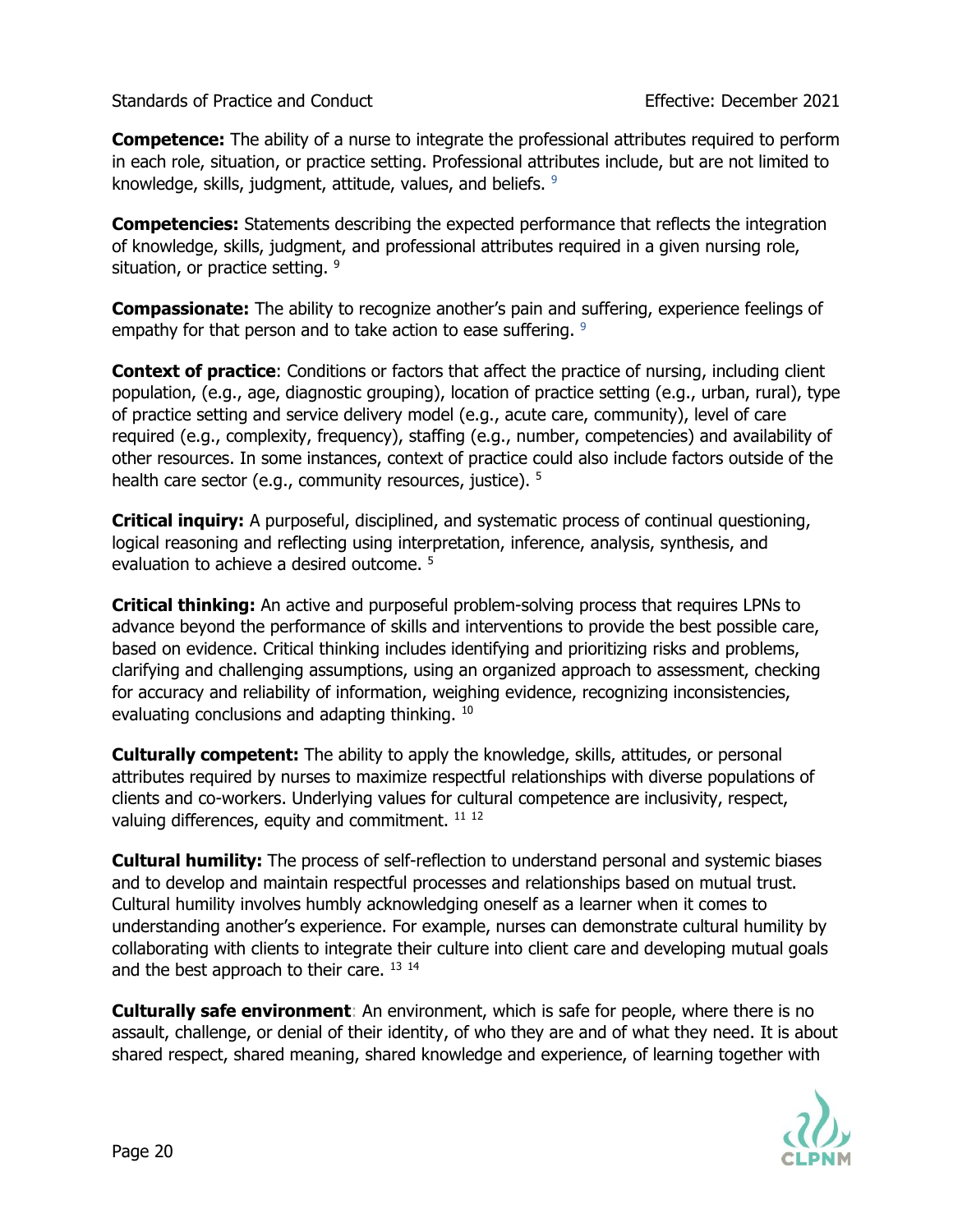dignity, and truly listening. Strategies for promoting a culturally safe environment include modeling correct behaviour and encouraging a climate of inclusivity and mutual respect.<sup>5</sup>

**Culture:** Culture includes, but is not restricted to, race, ethnicity, gender, sexual orientation, socioeconomic status, age, physical ability, religious beliefs, political beliefs, and ideologies. <sup>9</sup>

**Delegate:** Extending authority to perform a specific client care task to an unregulated care provider who does not otherwise have the authority to perform the task, while retaining accountability for the outcome.

**Discrimination:** treating a person or group differently, to their disadvantage and without reasonable cause, based on a group characteristic, such as ancestry, sex, or disability. <sup>15</sup>

**Diversity:** The ethnic, social, or gender variety in a group, culture, or institution. The concept of diversity reflects an understanding that everyone is unique and recognizes individual differences. These can be along the dimensions of race, ethnicity, gender, sexual orientation, socioeconomic status, age, physical abilities, religious beliefs, political beliefs, or other ideologies. 9

**Documentation:** Written or electronically generated information about a client that describes the care, including the observations, assessment, planning, intervention and evaluation or service provided to that client.<sup>5</sup>

**End:** Ending the therapeutic relationship refers to bringing closure to the relationship when the client no longer requires nursing care from the nurse. When the nurse no longer has a role in providing care to a client, the nurse has a professional responsibility to ensure that the relationship does not continue and that the client is not left with any expectation that the

**Ethical:** The fundamental disposition of the licensed practical nurse toward what is good and right. Action toward what the licensed practical nurse recognizes or believes to be the best and most appropriate practice in a particular situation. <sup>2</sup>

**Evidence**: Information on successful strategies that improve client outcomes and are derived from a combination of various sources, including client perspective, research, policies, consensus statements, expert opinion, and quality improvement data. <sup>5</sup>

**Family:** For the purposes of these standards, the term family includes any person the client chooses to identify as their family, whether or not that person is related by blood, marriage or adoption.

**Fitness to practice:** The physical, mental, and psychological capacity to consistently meet the demands of the nurse's position and to care for clients safely, competently, and ethically. <sup>16</sup>

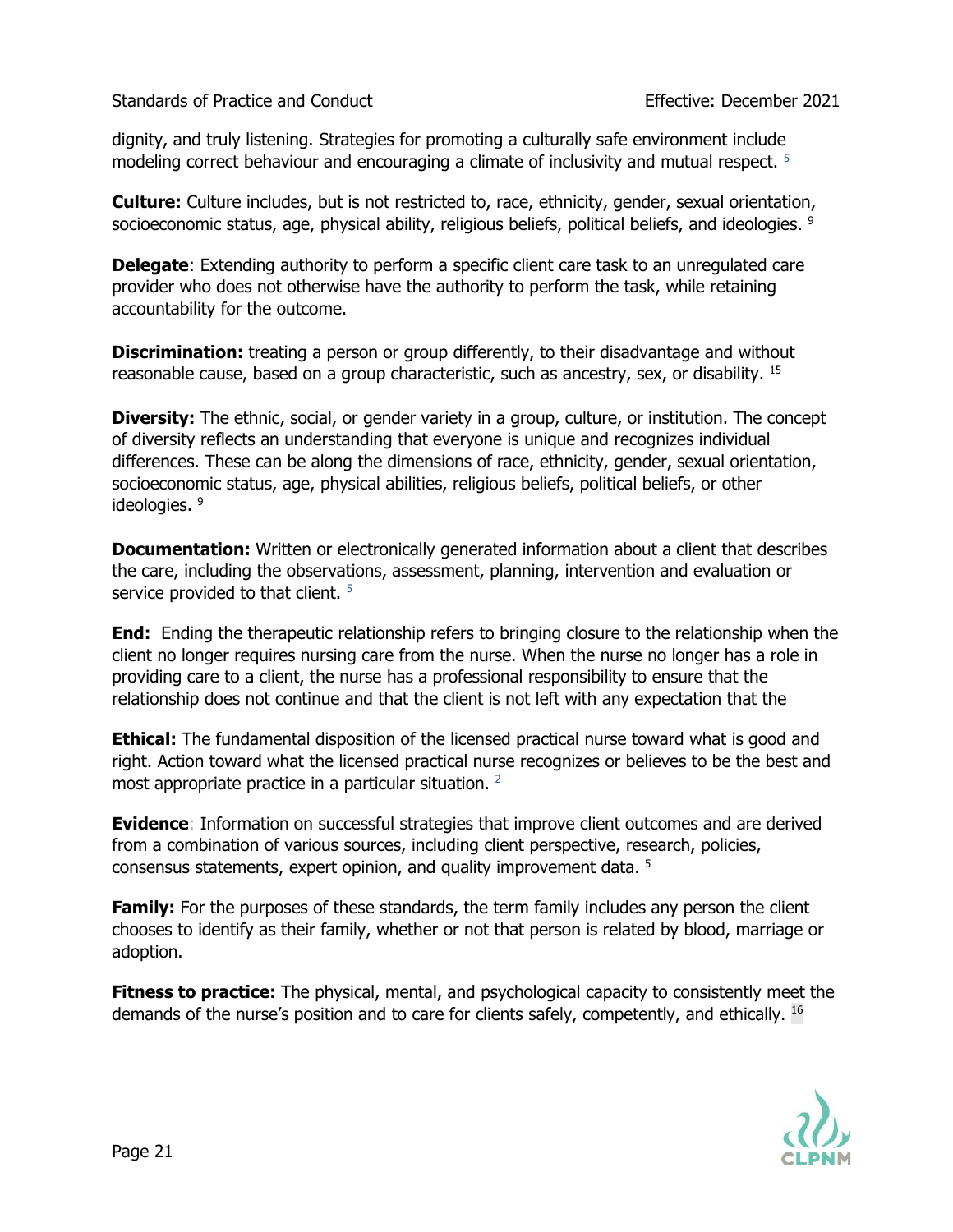**Governability**: An ability to self-regulate and a willingness to accept the authority of the regulatory college, as well as an understanding of the importance of effective governance of the profession to protect the public. If a member of a profession demonstrates un-governability, it undermines the regulatory college's ability to fulfill its mandate and jeopardizes the public. <sup>17</sup>

**Health care team**: Providers from different disciplines, often including both regulated health professionals and unregulated workers, working together to provide care for and with individuals, families, groups, communities, and populations. <sup>5</sup>

**Health promotion**: The process of enabling people to increase control over and improve their health based on an understanding of the determinants of health. Health promotion is particularly concerned with values and vision of a preferred future.<sup>2</sup>

**Interpretation:** A person's understanding of the meaning of something including evolving knowledge, scientific information, and research findings <sup>9</sup>

**Judgment:** The intellectual process exercised in forming a conclusion, decision and plan-ofaction based upon a critical analysis of relevant evidence. <sup>2</sup>

**Knowledge**: Broadly interpreted to extend beyond information, facts and *knowing about*, to include cognitive, experiential, and intuitive sources of knowledge applied in nursing practice. <sup>2</sup>

**Leadership:** The process of influencing people to accomplish common goals. The attributes of leadership include self-awareness, commitment to individual growth, ethical values and beliefs, presence, reflection and foresight, advocacy, integrity, intellectual energy, being involved, being open to new ideas, having confidence in one's own capabilities, and a willingness to try to guide and motivate others. Leadership is not limited to formal leadership roles. <sup>9</sup>

**Partnership:** Situations in which the nurse works with clients and other members of the health care team to achieve specific health outcomes for the client. Partnership implies consensusbuilding in the determination of these outcomes . 17

**Population:** A collection of people who share one or more personal or environmental characteristics and reside in a community. These people may or may not come together as a group/aggregate.

**Quality improvement**: An organizational philosophy that seeks to meet clients' needs and expectations by using a structured process that establishes indicators of quality, monitors performance against the indicators and utilizes findings to make improvements in all aspects of service.<sup>2</sup>

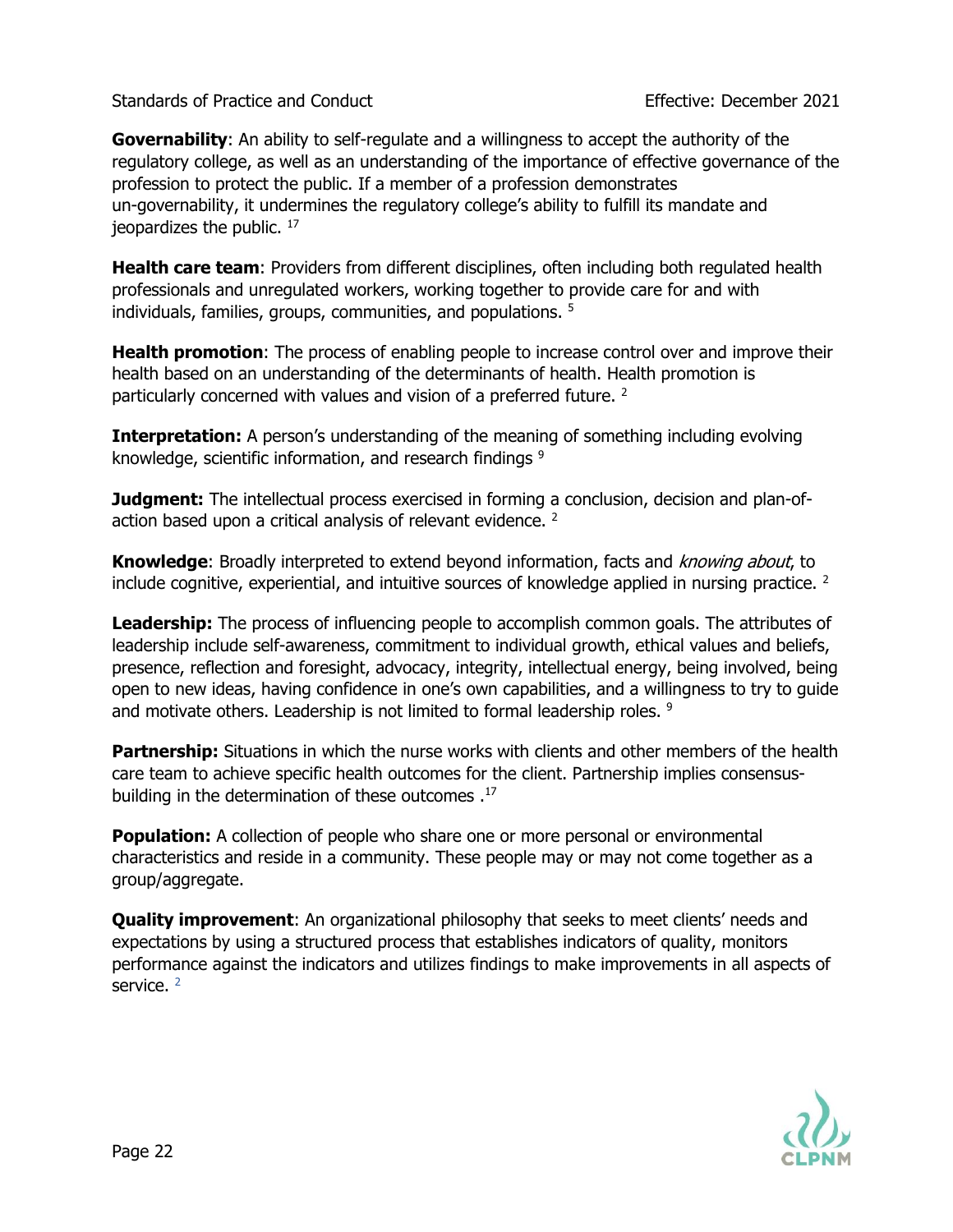**Racism:** Practices or attitudes that have, whether by design or impact, the effect of limiting an individual's or a group's right to the opportunities generally available because of attributed rather than actual characteristics. <sup>18</sup>

**Reflection:** The process of thinking back on or recalling a situation to discover its purpose or meaning. Reflection is necessary for self-evaluation and improvement in nursing practice. <sup>9</sup>

**Responsibility:** The characteristics of reliability and dependability. It implies an ability to distinguish between right and wrong. Responsibility includes a duty to perform actions adequately and thoughtfully. <sup>9</sup>

**Safe practice:** The reduction and mitigation of unsafe acts within the health care system. This refers to both staff and client safety. Staff safety includes, but is not limited to, prevention of musculoskeletal injury, prevention and management of aggressive behaviour, and infection control. Client safety is the state of continuously working toward the avoidance, management, and treatment of unsafe acts. 9

**Sexual behaviour:** Sexual intercourse or other forms of sexual relations between the registrant and the client, touching — of a sexual nature — of the client by the registrant, or behaviour or remarks of a sexual nature by the registrant towards the client.

**Skills**: Actions or behaviours carried out with an adequate degree of proficiency or dexterity in the performance of activities. Skills can be psychomotor (involving body movement and dexterity), cognitive (involving critical interpretation and decision-making) or relational (involving communication and being with clients). <sup>2</sup>

**Technology:** Medical devices, drugs, vaccines, and systems developed to enhance access to and the quality of healthcare. This includes healthcare information management systems, electronic medical records, mobile health services, and patient monitoring systems, and communication devices. <sup>19</sup>

**Timely:** Ensuring that a response or action occurs within a timeframe required to achieve safe, effective, and positive client outcomes.<sup>5</sup>

**Therapeutic relationship:** The therapeutic relationship is a professional relationship, formed for the purpose of meeting the client's therapeutic needs. The therapeutic relationship is based on trust, respect, empathy, and intimacy, and requires the appropriate use of the power inherent in the nurse's role. The professional relationship between the nurse and client is based on a recognition that clients (or their legally-appointed representatives) are in the best position to make decisions about the client's health when they are active and informed participants in the decision-making process.  $9$ 

**Values:** The beliefs about the shared worth or importance of what is desired and esteemed within the nursing profession that nurses strive to uphold. <sup>9</sup>

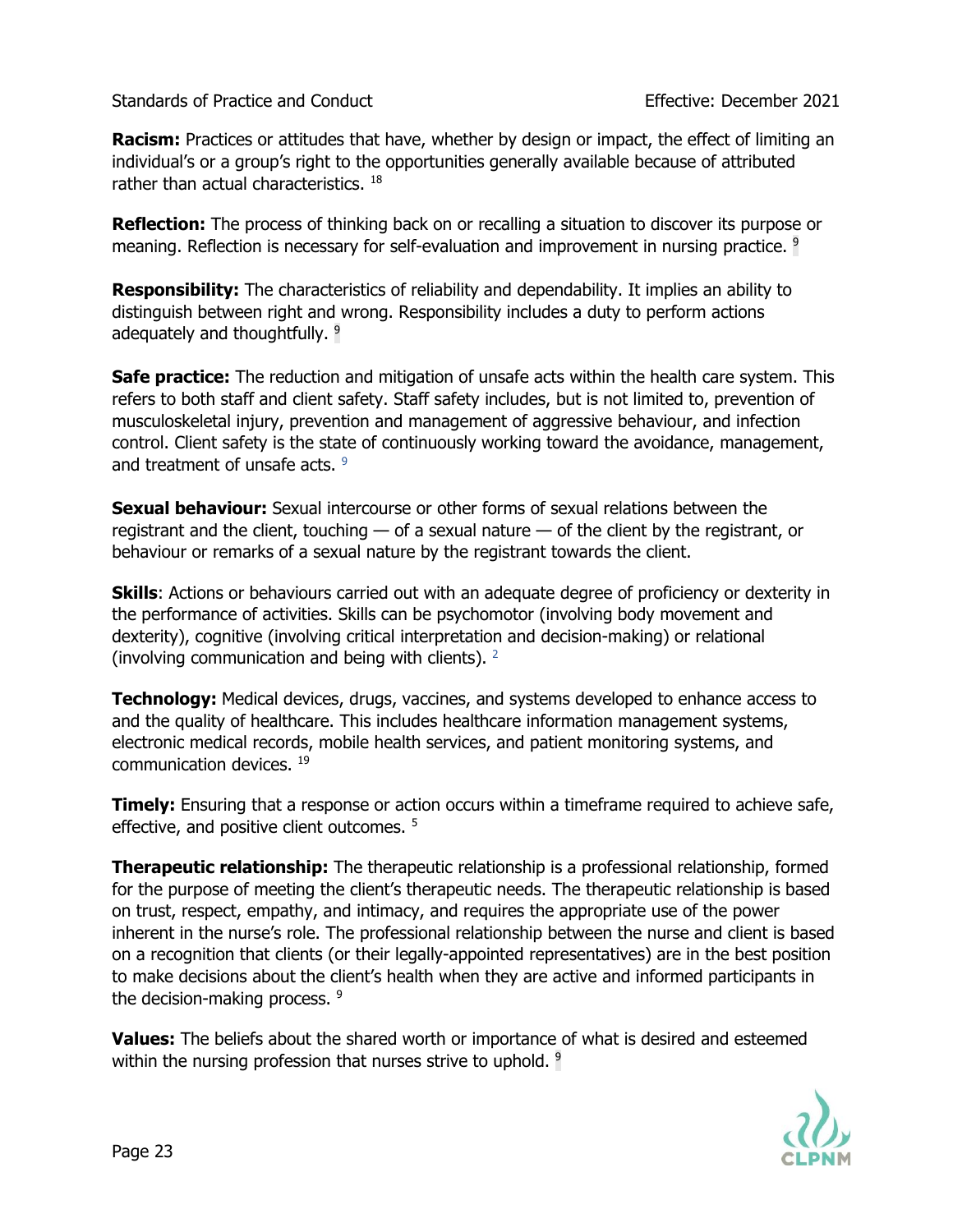## **References**

- 1. British Columbia College of Nurses and Midwives. Professional standards for registered nurses and nurse practitioners. 2020; [https://www.bccnm.ca/Documents/standards\\_practice/rn/RN\\_NP\\_Professional\\_Standard](https://www.bccnm.ca/Documents/standards_practice/rn/RN_NP_Professional_Standards.pdf) [s.pdf.](https://www.bccnm.ca/Documents/standards_practice/rn/RN_NP_Professional_Standards.pdf)
- 2. British Columbia College of Nurses and Midwives. *Professional standards for licensed* practical nurses. 2020; [https://www.bccnm.ca/Documents/standards\\_practice/lpn/LPN\\_ProfessionalStandards.p](https://www.bccnm.ca/Documents/standards_practice/lpn/LPN_ProfessionalStandards.pdf) [df.](https://www.bccnm.ca/Documents/standards_practice/lpn/LPN_ProfessionalStandards.pdf)
- 3. College of Registered Nurses of Manitoba. General regulation 2017; [https://web2.gov.mb.ca/laws/regs/current/\\_pdf-regs.php?reg=114/2017.](https://web2.gov.mb.ca/laws/regs/current/_pdf-regs.php?reg=114/2017)
- 4. College of Registered Nurses of Manitoba (CRNM). Practice direction: Practice expectations for RNs. 2018; [https://www.crnm.mb.ca/uploads/document/document\\_file\\_239.pdf?t=1527175406.](https://www.crnm.mb.ca/uploads/document/document_file_239.pdf?t=1527175406)
- 5. Nova Scotia College of Nurses. Standards of practice for registered nurses. 2017; [https://cdn1.nscn.ca/sites/default/files/documents/resources/RN%20Standards%20of%](https://cdn1.nscn.ca/sites/default/files/documents/resources/RN%20Standards%20of%20Practice.pdf) [20Practice.pdf.](https://cdn1.nscn.ca/sites/default/files/documents/resources/RN%20Standards%20of%20Practice.pdf)
- 6. Canadian Council of Practical Nurse Regulators Standards of practice for licensed practical nurses in Canada. 2013.
- 7. Mok, E. and B. Chiu, Nurse' patient relationships in palliative care. . J Adv Nurs, 2004. **45**(8): p. 475-483.
- 8. College of Licensed Practical Nurses of Manitoba (CLPNM). Practice direction: Interprofessional collaborative care. 2020; [https://www.clpnm.ca/wp](https://www.clpnm.ca/wp-content/uploads/PD-Interprofessional-Collaboration.pdf)[content/uploads/PD-Interprofessional-Collaboration.pdf.](https://www.clpnm.ca/wp-content/uploads/PD-Interprofessional-Collaboration.pdf)
- 9. College of Licensed Practical Nurses of Manitoba. *Entry-level competencies for the* licensed practical nurse in Manitoba. 2016; [https://www.clpnm.ca/wp](https://www.clpnm.ca/wp-content/uploads/Entry-Level-Competencies-2016.pdf)[content/uploads/Entry-Level-Competencies-2016.pdf.](https://www.clpnm.ca/wp-content/uploads/Entry-Level-Competencies-2016.pdf)
- 10. British Columbia College of Nurses and Midwives. Scope of practice for Licensed Practical Nurses: Standards, limits and conditions. 2021; [https://www.bccnm.ca/Documents/standards\\_practice/lpn/LPN\\_ScopeOfPractice.pdf.](https://www.bccnm.ca/Documents/standards_practice/lpn/LPN_ScopeOfPractice.pdf)

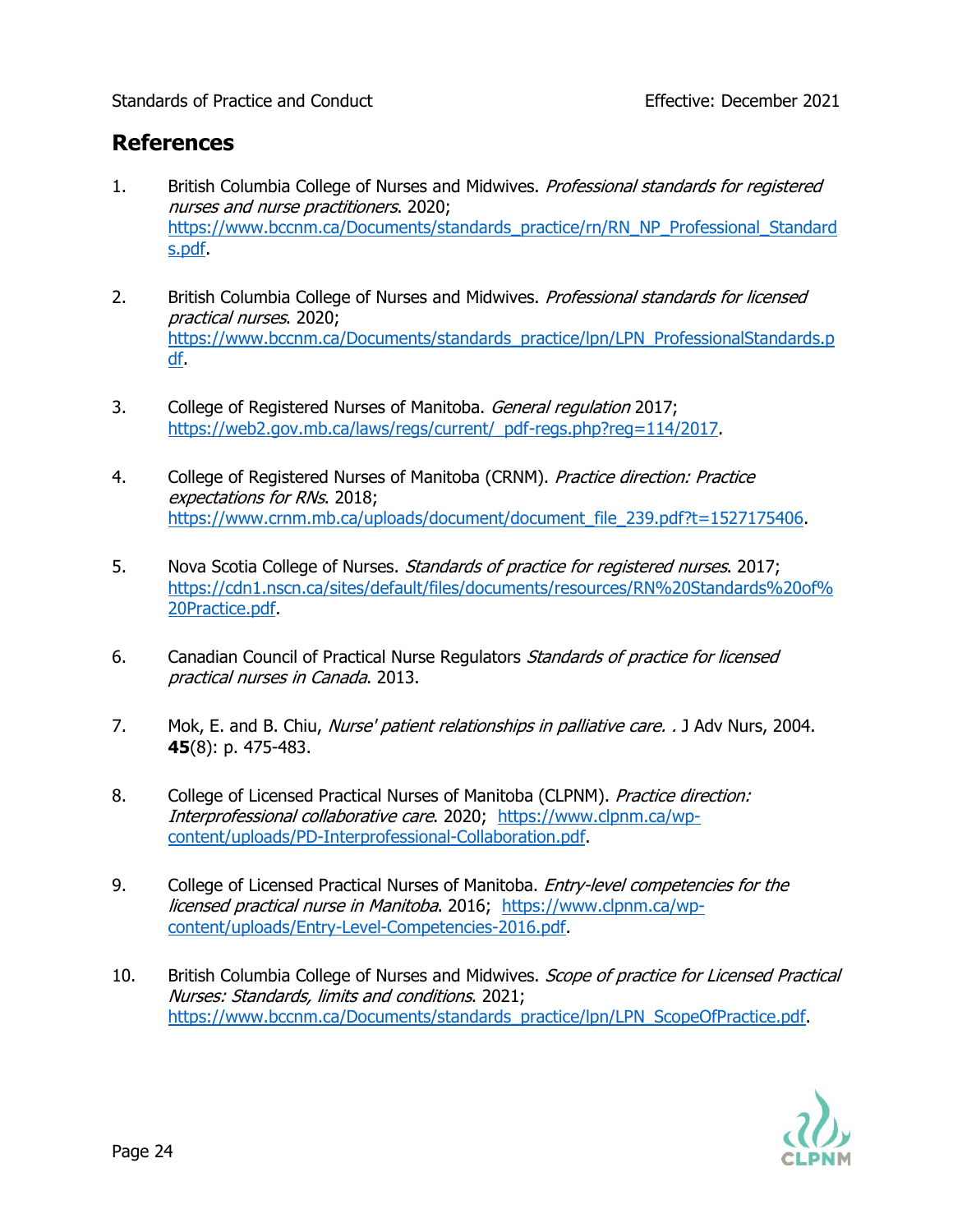- 11. Canadian Nurses Association. Position statement: Promoting cultural competence in nursing. 2010; [https://www.cna-aiic.ca/~/media/cna/page-content/pdf](https://www.cna-aiic.ca/~/media/cna/page-content/pdf-en/ps114_cultural_competence_2010_e.pdf?la=en)en/ps114 cultural competence 2010 e.pdf?la=en.
- 12. Registered Nurses' Association of Ontario. *Embracing cultural diversity in health care:* Developing cultural competence 2007; [https://rnao.ca/sites/rnao](https://rnao.ca/sites/rnao-ca/files/Embracing_Cultural_Diversity_in_Health_Care_-_Developing_Cultural_Competence.pdf)ca/files/Embracing Cultural Diversity in Health Care -Developing Cultural Competence.pdf.
- 13. Northern Health. *Declaration on cultural safety and humility*. 2016; [https://www.indigenoushealthnh.ca/news/declaration-cultural-safety-and-humility.](https://www.indigenoushealthnh.ca/news/declaration-cultural-safety-and-humility)
- 14. Fahlberg, B., C. Foronda, and D. Baptiste, *Cultural humility: The key to patient/family* partnerships for making difficult decisions. Nursing, 2016. **46**(9): p. 14-16.
- 15. Manitoba Human Rights Commission. Fact sheet: Discrimination is prohibited by The Human Rights Code 2009; [http://manitobahumanrights.ca/v1/education](http://manitobahumanrights.ca/v1/education-resources/resources/pubs/fact-sheets/fact-sheet-discrimination.pdf)[resources/resources/pubs/fact-sheets/fact-sheet-discrimination.pdf.](http://manitobahumanrights.ca/v1/education-resources/resources/pubs/fact-sheets/fact-sheet-discrimination.pdf)
- 16. College of Licensed Practical Nurses of Manitoba. Practice direction: Fitness to practice. 2017; [https://www.clpnm.ca/wp-content/uploads/PD-Fitness-to-Practice.pdf.](https://www.clpnm.ca/wp-content/uploads/PD-Fitness-to-Practice.pdf)
- 17. College of Optometrists of Ontario. Guidelines to determine relevance to member's suitability to practise. 2015; [https://www.collegeoptom.on.ca/members/professional](https://www.collegeoptom.on.ca/members/professional-practice/policy/guidelines-to-determine-relevance-to-members-suitability-to-practise/)[practice/policy/guidelines-to-determine-relevance-to-members-suitability-to-practise/.](https://www.collegeoptom.on.ca/members/professional-practice/policy/guidelines-to-determine-relevance-to-members-suitability-to-practise/)
- 18. Abella, R.S. Equality in employment: The report of the commission on equality in employment 1984; [https://www.crrf](https://www.crrf-fcrr.ca/images/stories/Equality_in_Employment.pdf)fcrr.ca/images/stories/Equality in Employment.pdf.
- 19. IGI Global. What is healthcare technology. 2021; [https://www.igi](https://www.igi-global.com/dictionary/healthcare-technology-adoption-at-the-group-level/12912)[global.com/dictionary/healthcare-technology-adoption-at-the-group-level/12912.](https://www.igi-global.com/dictionary/healthcare-technology-adoption-at-the-group-level/12912)

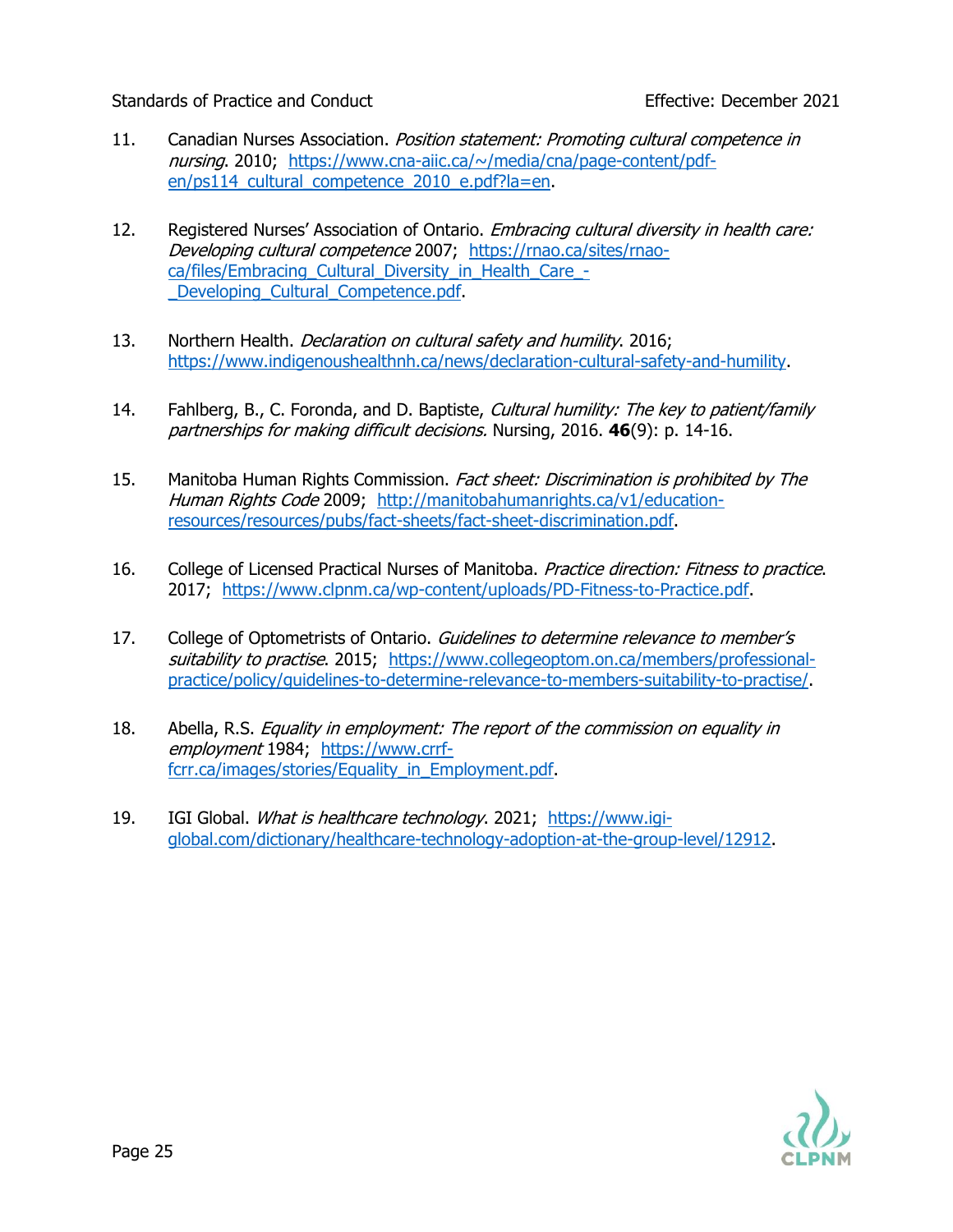## **Resources**

- Allen, L., Hatala, A., Ijaz, S., Courchene, E. D., & Bushie, E. B. (2020). Indigenous-led health care partnerships in Canada. CMAJ, 192(9), E208-E216.
- American Nurses Association (2015). Code of Ethics for Nurses with Interpretive Statements <https://www.nursingworld.org/coe-view-only>
- British Columbia College of Nurses and Midwives (2012). Professional Standards for Registered Nurses and Nurse Practitioners. https://www.bccnm.ca/Documents/standards\_practice [/rn/RN\\_NP\\_Professional\\_Standards.pdf](https://www.bccnm.ca/Documents/standards_practice%20/rn/RN_NP_Professional_Standards.pdf)
- British Columbia College of Nurses and Midwives (2014). Professional Standards for Licensed Practical Nurses. https://www.bccnm.ca/Documents/standards\_practice/ [lpn/LPN\\_ProfessionalStandards.pdf](https://www.bccnm.ca/Documents/standards_practice/%20lpn/LPN_ProfessionalStandards.pdf)
- Canadian Interprofessional Health Collaborative (2010). A national interprofessional competency framework. <http://ipcontherun.ca/wp-content/uploads/2014/06/National-Framework.pdf>
- Canadian Nurses Association (2017). Code of Ethics for Registered Nurses. [https://www.cna](https://www.cna-aiic.ca/~/media/cna/page-content/pdf-en/code-of-ethics-2017-edition-secure-interactive)[aiic.ca/~/media/cna/page-content/pdf-en/code-of-ethics-2017-edition-secure-interactive](https://www.cna-aiic.ca/~/media/cna/page-content/pdf-en/code-of-ethics-2017-edition-secure-interactive)
- Canadian Council for Practical Nurse Regulators (2013). Standards of Practice for Licensed Practical Nurses in Canada. [https://www.ccpnr.ca/wp-content/uploads/2013/09/IJLPN-SP-](https://www.ccpnr.ca/wp-content/uploads/2013/09/IJLPN-SP-Final.pdf)[Final.pdf](https://www.ccpnr.ca/wp-content/uploads/2013/09/IJLPN-SP-Final.pdf)
- Canadian Nurses Association (2009). Nursing Leadership Position Statement [https://www.cna](https://www.cna-aiic.ca/~/media/cna/page-content/pdf-en/nursing-leadership_position-statement.pdf?la=en)[aiic.ca/~/media/cna/page-content/pdf-en/nursing-leadership\\_position](https://www.cna-aiic.ca/~/media/cna/page-content/pdf-en/nursing-leadership_position-statement.pdf?la=en)[statement.pdf?la=en](https://www.cna-aiic.ca/~/media/cna/page-content/pdf-en/nursing-leadership_position-statement.pdf?la=en)
- Canadian Nurses Association and Canadian Federation of Nurses Unions (2014). Joint Position Statement – Practice Environments: Maximizing Outcomes for Clients, Nurses and Organizations. [https://cna-aiic.ca/~/media/cna/page-content/pdf-en/Practice-](https://cna-aiic.ca/~/media/cna/page-content/pdf-en/Practice-Environments-Maximizing-Outcomes-for-Clients-Nurses-and-Organizations_joint-position-statement.pdf)[Environments-Maximizing-Outcomes-for-Clients-Nurses-and-Organizations\\_joint-position](https://cna-aiic.ca/~/media/cna/page-content/pdf-en/Practice-Environments-Maximizing-Outcomes-for-Clients-Nurses-and-Organizations_joint-position-statement.pdf)[statement.pdf](https://cna-aiic.ca/~/media/cna/page-content/pdf-en/Practice-Environments-Maximizing-Outcomes-for-Clients-Nurses-and-Organizations_joint-position-statement.pdf)
- College of Licensed Practical Nurses of Manitoba (2020). Practice direction: *Interprofessional* Collaborative Care <https://www.clpnm.ca/wp-content/uploads/PD-Interprofessional-Collaboration.pdf>
- College of Nurses of Ontario (2002). Professional Standards. [https://www.cno.org/](https://www.cno.org/globalassets/docs/prac/41006_profstds.pdf)  [globalassets/docs/prac/41006\\_profstds.pdf](https://www.cno.org/globalassets/docs/prac/41006_profstds.pdf)

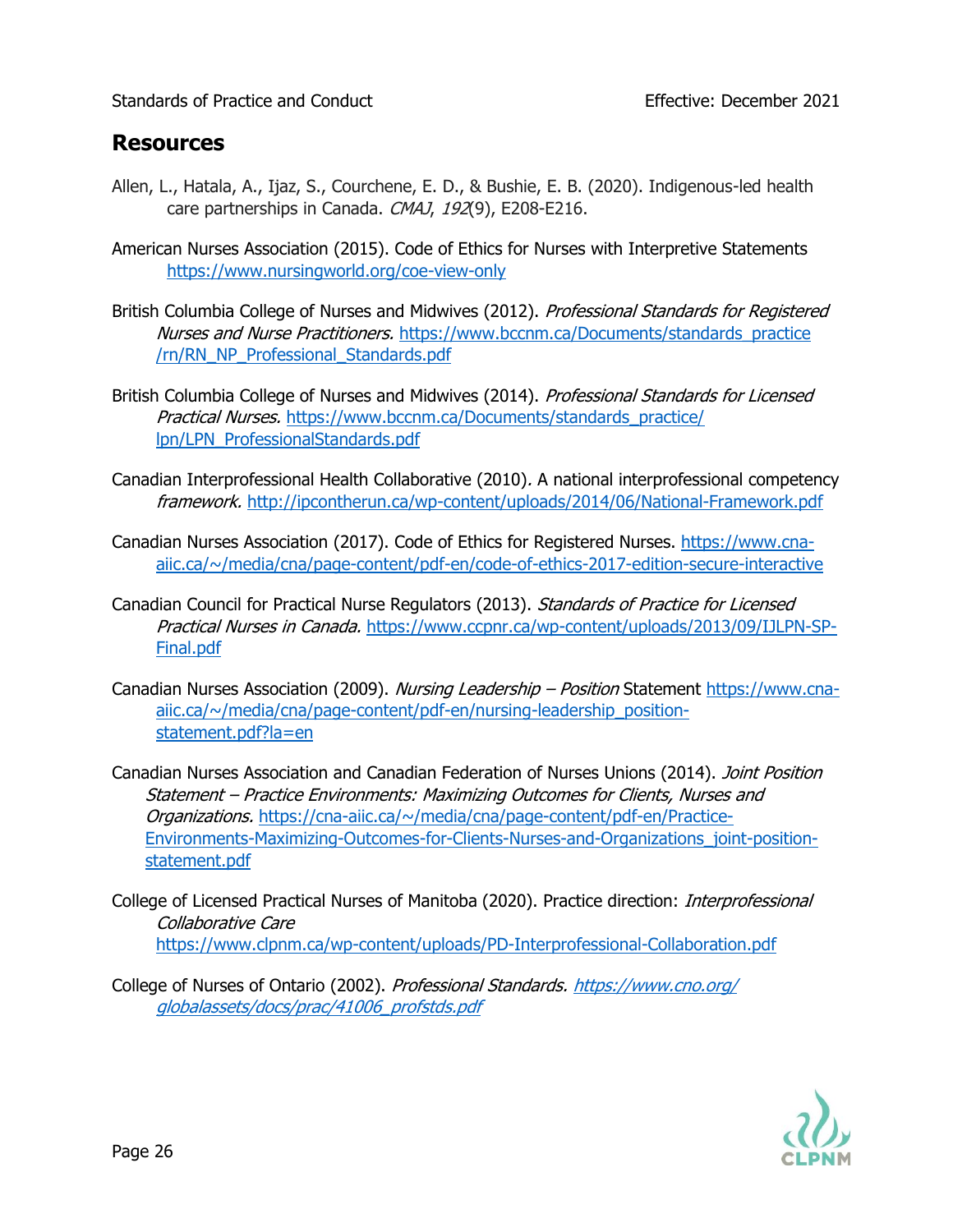- College of Nurses of Ontario (2006). Practice Standard: Therapeutic Nurse-Client Relationship. [https://www.cno.org/globalassets/docs/prac/41033\\_therapeutic.pdf](https://www.cno.org/globalassets/docs/prac/41033_therapeutic.pdf)
- College of Nurses of Ontario (2012). *Documentation.* [http://www.cno.org/globalassets/4](http://www.cno.org/globalassets/4-learnaboutstandardsandguidelines/prac/learn/webcasts/documentation-webcast-slides.pdf) [learnaboutstandardsandguidelines/prac/learn/webcasts/documentation-webcast-slides.pdf](http://www.cno.org/globalassets/4-learnaboutstandardsandguidelines/prac/learn/webcasts/documentation-webcast-slides.pdf)
- College of Registered Psychiatric Nurses of Manitoba (2019). Standards of Psychiatric Nursing Practice. [https://crpnm.mb.ca/wp-content/uploads/2019/12/Standards-of-Psychiatric-](https://crpnm.mb.ca/wp-content/uploads/2019/12/Standards-of-Psychiatric-Nursing-Practice-FINAL-October-2019-RS.pdf)[Nursing-Practice-FINAL-October-2019-RS.pdf](https://crpnm.mb.ca/wp-content/uploads/2019/12/Standards-of-Psychiatric-Nursing-Practice-FINAL-October-2019-RS.pdf)
- Licensed Practical Nurses Act, C.C.S.M. c. L125 (1999). https://web2.gov.mb.ca/ [laws/statutes/ccsm/l125e.php](https://web2.gov.mb.ca/%20laws/statutes/ccsm/l125e.php)
- Nova Scotia College of Nurses (2017). Standards of Practice for Registered Nurses. [https://cdn1.nscn.ca/sites/default/files/documents/resources/RN%20Standards%20of%20](https://cdn1.nscn.ca/sites/default/files/documents/resources/RN%20Standards%20of%20Practice.pdf) [Practice.pdf](https://cdn1.nscn.ca/sites/default/files/documents/resources/RN%20Standards%20of%20Practice.pdf)
- Nova Scotia College of Nurses (2020). Sexual Misconduct Standard of Practice for Nurses. [https://cdn1.nscn.ca/sites/default/files/documents/resources/NSCNSexualMisconductStan](https://cdn1.nscn.ca/sites/default/files/documents/resources/NSCNSexualMisconductStandard.pdf) [dard.pdf](https://cdn1.nscn.ca/sites/default/files/documents/resources/NSCNSexualMisconductStandard.pdf)
- Nursing and Midwifery Board of Australia (2016). *Enrolled Nurse Standards for Practice.* [https://www.nursingmidwiferyboard.gov.au/Codes-Guidelines-Statements/Professional](https://www.nursingmidwiferyboard.gov.au/Codes-Guidelines-Statements/Professional-standards/enrolled-nurse-standards-for-practice.aspx)[standards/enrolled-nurse-standards-for-practice.aspx](https://www.nursingmidwiferyboard.gov.au/Codes-Guidelines-Statements/Professional-standards/enrolled-nurse-standards-for-practice.aspx)
- Nursing and Midwifery Board of Australia (2016). Registered Nurse Standards for Practice. [https://www.nursingmidwiferyboard.gov.au/codes-guidelines-statements/professional](https://www.nursingmidwiferyboard.gov.au/codes-guidelines-statements/professional-standards/registered-nurse-standards-for-practice.aspx)[standards/registered-nurse-standards-for-practice.aspx](https://www.nursingmidwiferyboard.gov.au/codes-guidelines-statements/professional-standards/registered-nurse-standards-for-practice.aspx)
- Nursing and Midwifery Board of Ireland (2014). Code of Professional Conduct and Ethics. <https://www.nmbi.ie/Standards-Guidance/Code>
- Nursing and Midwifery Council United Kingdom (2018). Standards of Proficiency for Registered Nurses. [https://www.nmc.org.uk/standards/standards-for-nurses/standards-of](https://www.nmc.org.uk/standards/standards-for-nurses/standards-of-proficiency-for-registered-nurses/)[proficiency-for-registered-nurses/](https://www.nmc.org.uk/standards/standards-for-nurses/standards-of-proficiency-for-registered-nurses/)
- Nursing Council of New Zealand (2012). *Code of Conduct.* https://www.nursingcouncil.org.nz/ [Public/Nursing/Standards\\_and\\_guidelines/NCNZ/nursing](https://www.nursingcouncil.org.nz/%20Public/Nursing/Standards_and_guidelines/NCNZ/nursing-section/Standards_and_guidelines_for_nurses.aspx)section/Standards\_and\_quidelines\_for\_nurses.aspx
- Registered Nurses' Association of Ontario (2006). Client Centred Care. https://rnao.ca/sites/ [rnao-ca/files/Client\\_Centred\\_Care.pdf](https://rnao.ca/sites/%20rnao-ca/files/Client_Centred_Care.pdf)